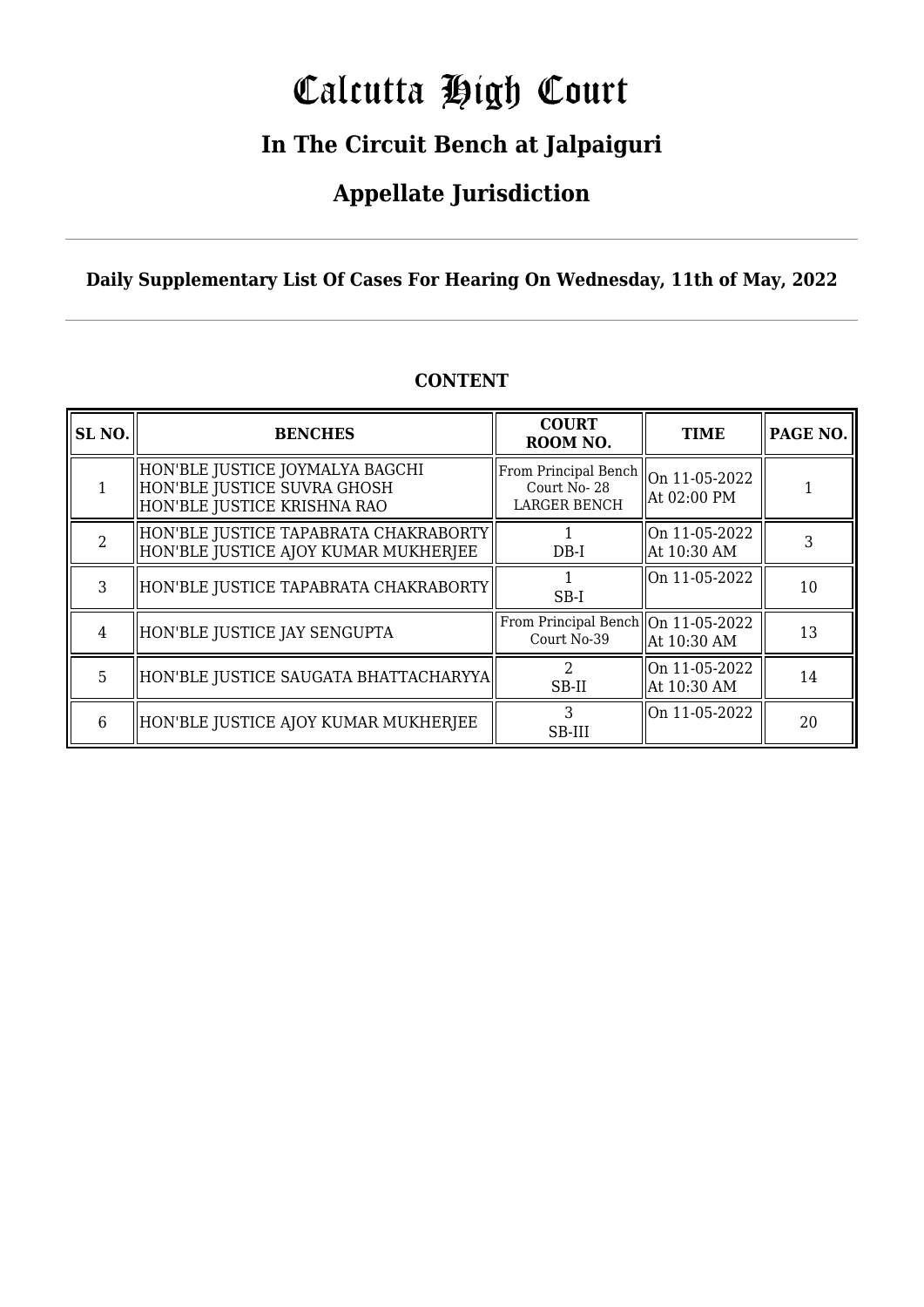

# Calcutta High Court

## **In The Circuit Bench at Jalpaiguri**

## **Appellate Side**

**DAILY CAUSELIST For Wednesday The 11th May 2022**

**COURT NO. 28**

**LARGER BENCH CONSIST OF 3 JUDGES (LARGER BENCH)**

**AT 2:00 PM**

**HON'BLE JUSTICE JOYMALYA BAGCHI HON'BLE JUSTICE SUVRA GHOSH HON'BLE JUSTICE KRISHNA RAO**

#### **(VIA VIDEO CONFERENCE)**

#### **FROM PRINCIPAL BENCH**

#### **FOR JUDGMENT**

| $\mathbf{1}$ | CRM/146/2021       | <b>SUBHAS YADAV</b><br>VS<br>THE STATE OF WEST<br><b>BENGAL</b>         | JAYDEEP KANTA<br><b>BHOWMIK</b> |
|--------------|--------------------|-------------------------------------------------------------------------|---------------------------------|
|              | IA NO: CRAN/1/2021 |                                                                         |                                 |
|              | wt2 CRM/981/2021   | RAMESH KUMAR AND ANR<br><b>VS</b><br>THE STATE OF WEST<br><b>BENGAL</b> | <b>BISWARUP ROY</b>             |
| wt3          | CRM/214/2021       | <b>RIPAN SARKAR</b><br>VS<br>THE STATE OF WEST<br><b>BENGAL</b>         | <b>SUMAN SEHNABIS</b>           |
|              | $wt4$ CRM/257/2021 | <b>SUSHANTA ROY</b><br><b>VS</b><br>STATE OF WEST BENGAL                | JAYDEEP KANTA<br><b>BHOWMIK</b> |
| wt5          | CRM/437/2021       | AMJAD KHAN AND ANR<br><b>VS</b><br>THE STATE OF WEST<br><b>BENGAL</b>   | <b>BISWAJIT DAS</b>             |
|              | IA NO: CRAN/1/2021 |                                                                         |                                 |
|              | wt6 CRM/479/2021   | SOHONLAL AND ANR<br><b>VS</b><br>THE STATE OF WEST<br><b>BENGAL</b>     | JAYDEEP KANTA<br><b>BHOWMIK</b> |
|              | IA NO: CRAN/1/2021 |                                                                         |                                 |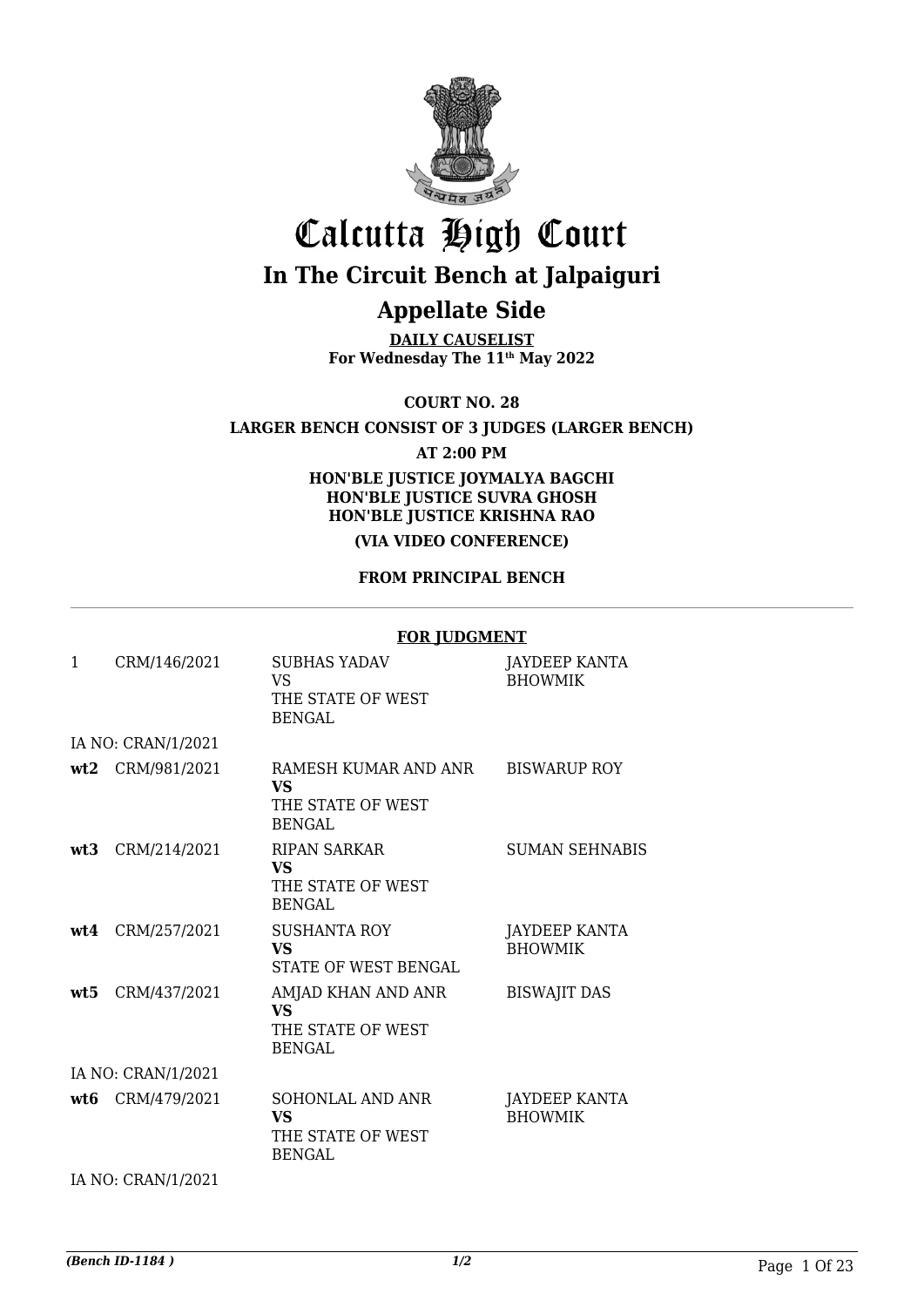| wt7 CRM/497/2021   | RAMESH MANJU BISHNOI@<br>RAMESH MANJU BISHNOY@<br>RAMESH KUMAR BISHNOI<br>VS.<br>THE STATE OF WEST<br><b>BENGAL</b> | PRITAM ROY                        |
|--------------------|---------------------------------------------------------------------------------------------------------------------|-----------------------------------|
| IA NO: CRAN/1/2021 |                                                                                                                     |                                   |
| wt8 CRM/535/2021   | PROBIN BARMAN AND ANR<br>VS.<br>THE STATE OF WEST<br><b>BENGAL</b>                                                  | <b>SABIR ALI</b>                  |
| IA NO: CRAN/1/2021 |                                                                                                                     |                                   |
| wt9 CRM/536/2021   | AJIT THAPA<br><b>VS</b><br>THE STATE OF WEST<br><b>BENGAL</b>                                                       | PRAJNADEEPTA ROY                  |
| wt10 CRM/748/2021  | RANJAN ROY AND ANR<br><b>VS</b><br>STATE OF WEST BENGAL                                                             | NASER ALI                         |
| wt11 CRM/879/2021  | RAJPAL SINGH<br><b>VS</b><br>STATE OF WEST BENGAL                                                                   | <b>TANMAY</b><br><b>CHOWDHURY</b> |
| wt12 CRM/174/2021  | RAMA KISHAN @ KRISHNA<br><b>BISHNOY AND ANR</b><br>VS.<br>THE STATE OF WEST<br><b>BENGAL</b>                        | <b>BAIDURYA GHOSAL</b>            |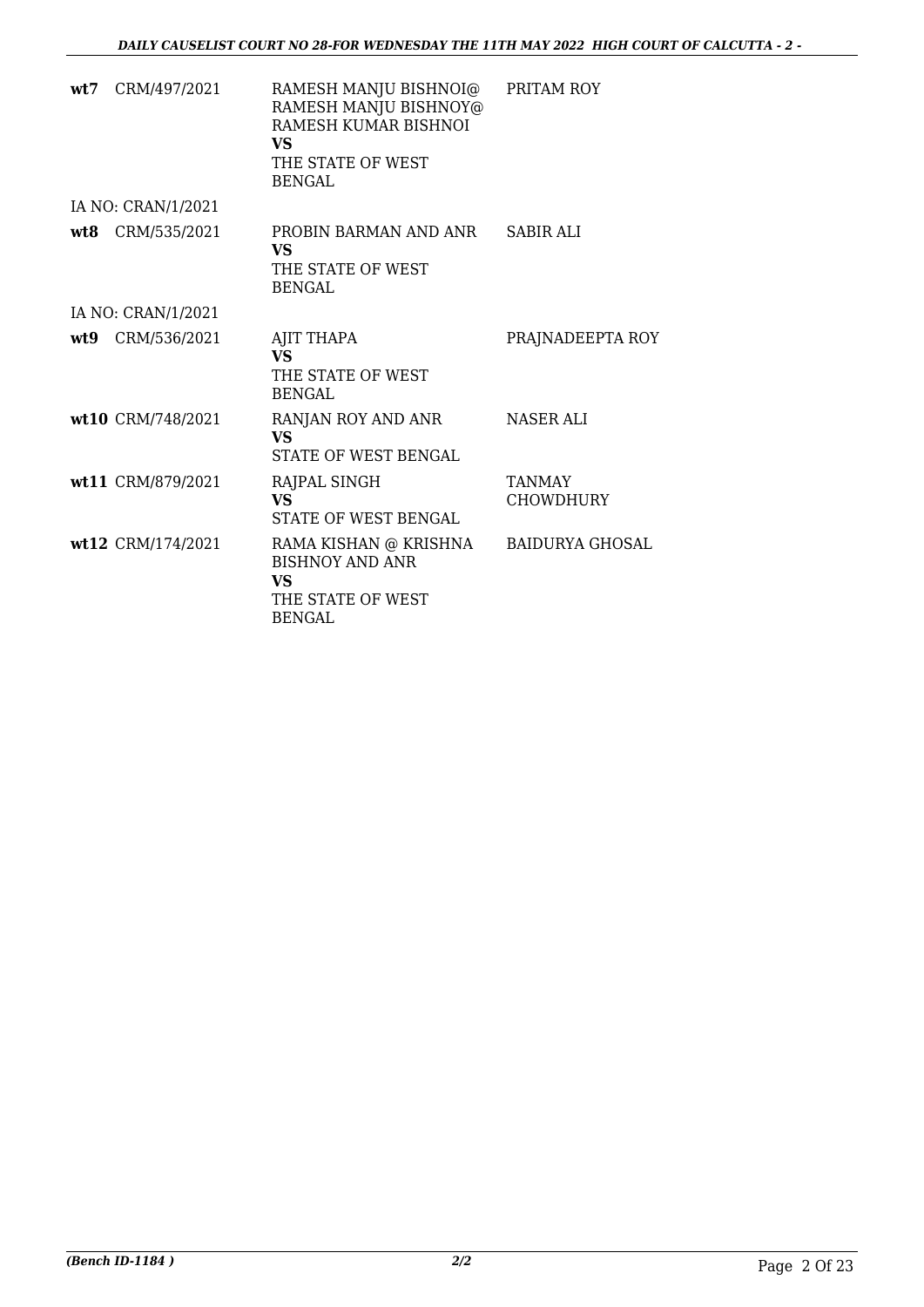

# Calcutta High Court **In The Circuit Bench at Jalpaiguri**

## **Appellate Side**

**DAILY CAUSELIST For Wednesday The 11th May 2022**

**COURT NO. 1**

**DIVISION BENCH (DB-I)**

**AT 10:30 AM**

#### **HON'BLE JUSTICE TAPABRATA CHAKRABORTY HON'BLE JUSTICE AJOY KUMAR MUKHERJEE (VIA VIDEO CONFERENCE)**

**On Wednesday, the 11th May, 2022 will sit together and take all the matters required to be taken up by a Division Bench.**

#### **TO BE MENTIONED**

| $\mathbf{1}$  | CRM(DB)/124/2022<br>(For Correction) | SWARUP SARKAR @<br><b>SOURAV</b><br><b>VS</b><br>THE STATE OF WEST<br>BENGAL.           | SUBHASISH MISRA                        |
|---------------|--------------------------------------|-----------------------------------------------------------------------------------------|----------------------------------------|
| $\mathcal{L}$ | CRM(DB)/150/2022                     | PASANG LAMA @ PASSANG<br><b>LAMA</b><br><b>VS</b><br>THE STATE OF WEST<br><b>BENGAL</b> | <b>DEBASISH</b><br><b>MUKHOPADHYAY</b> |
|               |                                      | <b>APPLICATION FOR ANTICIPATORY BAIL</b>                                                |                                        |
| 3             | CRM(A)/224/2022                      | LAYLA BIBI<br><b>VS</b><br>THE STATE OF WEST<br><b>BENGAL</b>                           | <b>MOUSUMI DAS</b>                     |
| 4             | CRM(A)/220/2022                      | <b>ALEMUL HOQUE</b><br><b>VS</b><br>THE STATE OF WEST<br><b>BENGAL</b>                  | <b>MOUSUMI DAS</b>                     |
|               |                                      | <b>APPLICATION FOR BAIL</b>                                                             |                                        |
| 5             | CRM(DB)/142/2022                     | RABIN ORAON @ BIKASH<br>ORAON @ ROBIN OROAN<br>VS<br>THE STATE OF WEST<br><b>BENGAL</b> | KUMAR SHANTANU                         |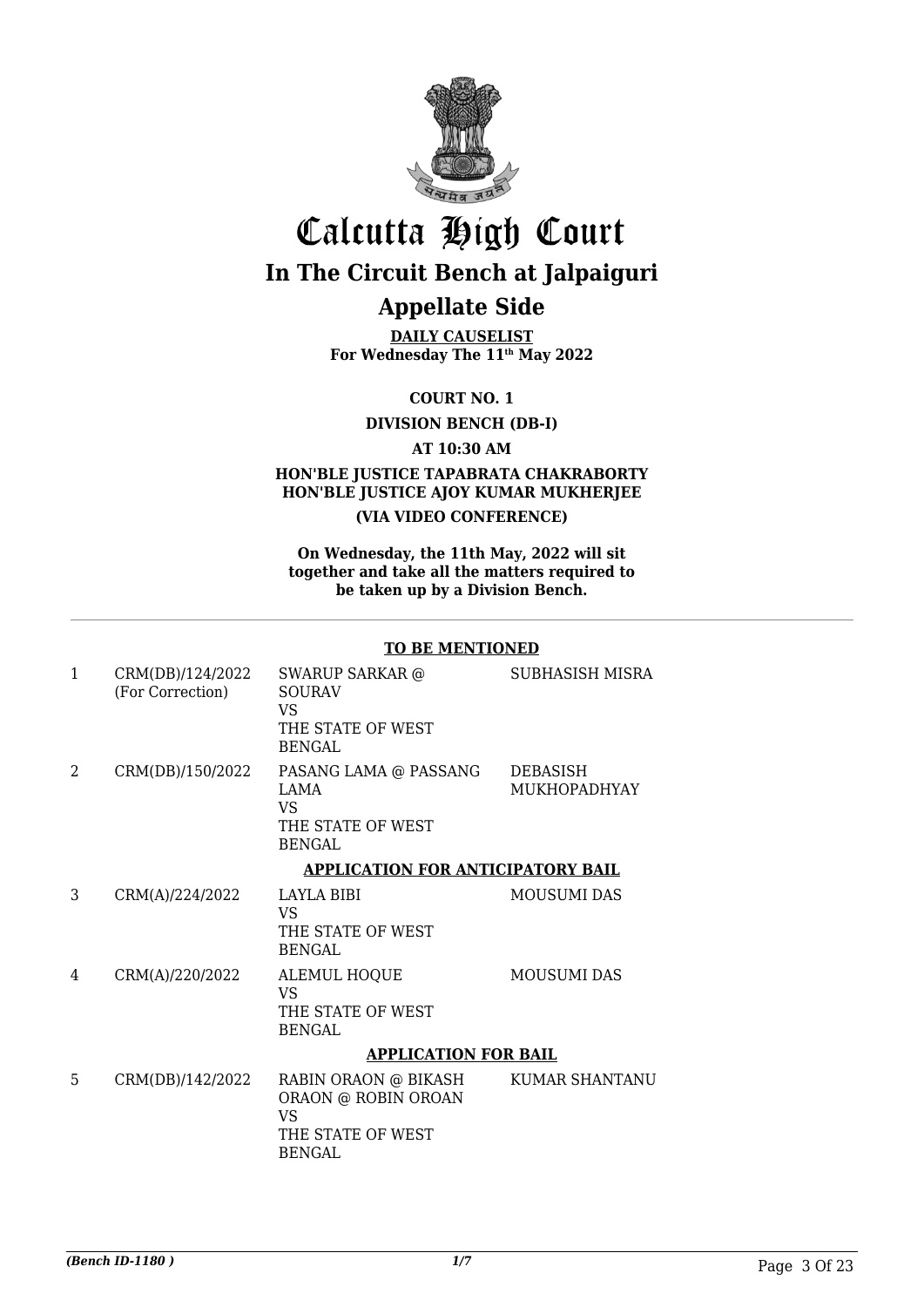| 6  | CRM(NDPS)/140/2022 DHAJEN BARMAN   | <b>VS</b><br>THE STATE OF WEST<br><b>BENGAL</b>                                           | <b>SABIR ALI</b>                       |
|----|------------------------------------|-------------------------------------------------------------------------------------------|----------------------------------------|
| 7  | CRM(NDPS)/131/2022 MD.SAHIL        | SEKH@SERU@MD.SAHIL SK PODDER<br><b>VS</b><br>THE STATE OF WEST<br><b>BENGAL</b>           | <b>HILLOL SAHA</b>                     |
| 8  | CRM(NDPS)/144/2022 RABINDAR SINGH  | VS<br>THE STATE OF WEST<br><b>BENGAL</b>                                                  | <b>SABIR ALI</b>                       |
| 9  | CRM(DB)/100/2022                   | PRAFULLYA BARMAN<br><b>VS</b><br>THE STATE OF WEST<br><b>BENGAL</b>                       | MS.SUMAN<br>SEHANABIS(MANDAL)          |
| 10 | CRM(DB)/157/2022                   | <b>ASHRAFUL</b><br>ALAM@ASRAFUL ALOM<br><b>VS</b><br>THE STATE OF WEST<br><b>BENGAL</b>   | <b>JEENIA RUDRA</b>                    |
| 11 | CRM(DB)/109/2022                   | ABHISHEK DAS @ MANNA<br><b>AND ANR</b><br><b>VS</b><br>THE STATE OF WEST<br><b>BENGAL</b> | <b>HILLOL SAHA</b><br><b>PODDER</b>    |
| 12 |                                    | CRM(NDPS)/148/2022 NITAI BARMAN@RAHUL<br>VS<br>THE STATE OF WEST<br><b>BENGAL</b>         | <b>KUMAR SHANTAU</b>                   |
| 13 | CRM(NDPS)/149/2022 LITON SARKAR    | <b>VS</b><br>THE STATE OF WEST<br><b>BENGAL</b>                                           | <b>JAYDEEP KANTA</b><br><b>BHOWMIK</b> |
| 14 | CRM/531/2021                       | RAFIKUL ISLAM @ SHAH<br><b>ALAM</b><br>VS.<br>THE UNION OF INDIA                          | PRAJNADEEPTA ROY                       |
|    | IA NO: CRAN/1/2021                 |                                                                                           |                                        |
| 15 | CRM(NDPS)/83/2022                  | ROMAN BISWAKARMA<br><b>VS</b><br>State of West Bengal                                     | NASER ALI                              |
| 16 | CRM(NDPS)/84/2022                  | <b>MAMINUL</b><br>HOQEU@FELDEWA<br><b>VS</b><br>State of West Bengal                      | NESAR ALI                              |
| 17 | CRM(NDPS)/101/2022 BISWAJIT SARKAR | <b>VS</b><br>THE STATE OF WEST<br><b>BENGAL</b>                                           | ARNAB SAHA                             |
| 18 | CRM(NDPS)/103/2022 DIPAK MANDAL    | VS<br>THE STATE OF WEST<br><b>BENGAL</b>                                                  | <b>SAMPAD DAS</b>                      |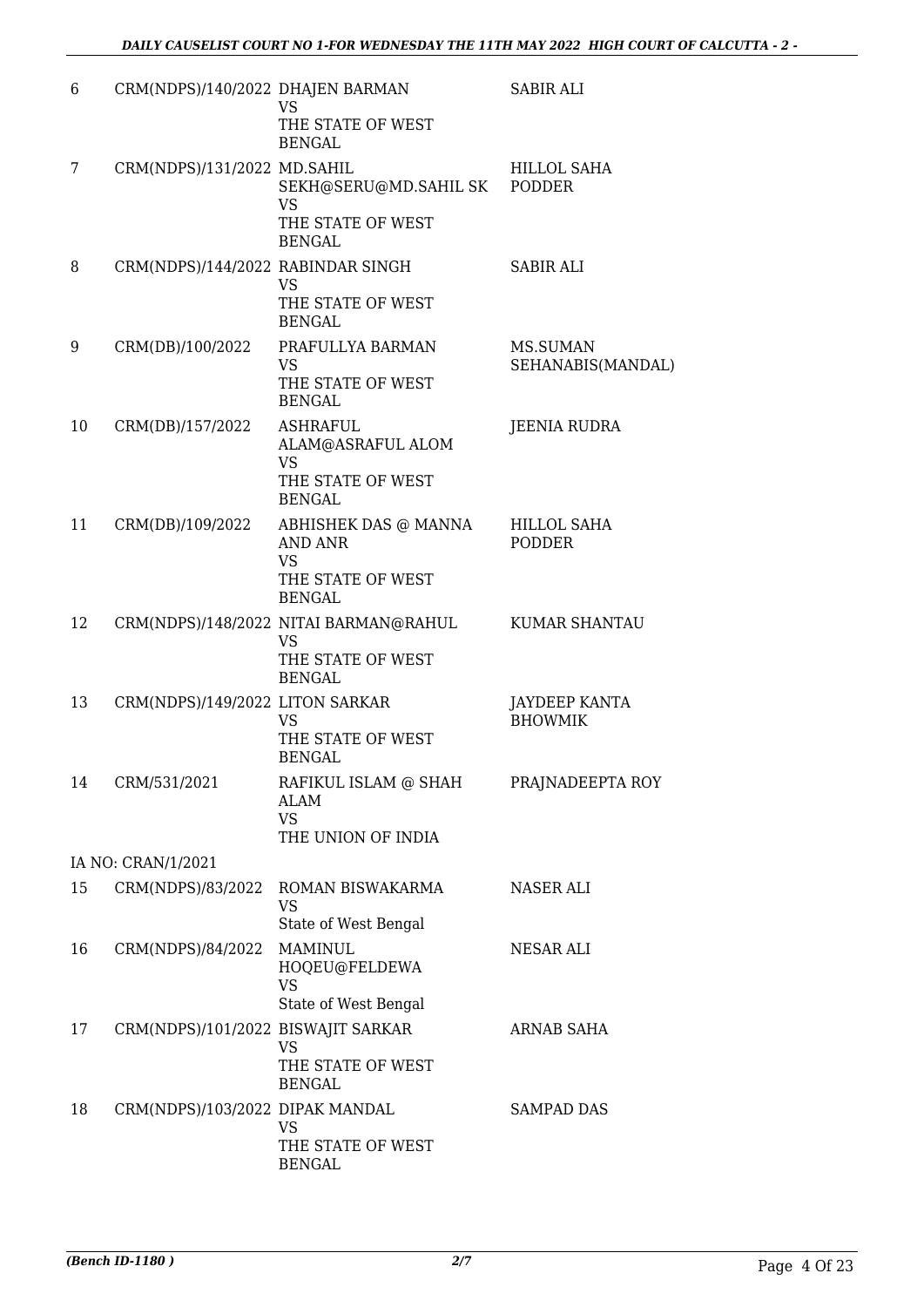| 19 | CRM(DB)/105/2022                 | NAZARUL HAQUE @<br>NAZRUL @ NAZARUL<br><b>VS</b><br>THE STATE OF WEST<br><b>BENGAL</b>                     | <b>SAMPAD DAS</b>                   |
|----|----------------------------------|------------------------------------------------------------------------------------------------------------|-------------------------------------|
| 20 | CRM(DB)/107/2022                 | KABITA SARKAR AND ANR HILLO SAHA PODDER<br><b>VS</b><br>THE STATE OF WEST<br><b>BENGAL</b>                 |                                     |
| 21 | CRM(DB)/108/2022                 | <b>RAKIB HOSSAIN</b><br><b>VS</b><br>THE STATE OF WEST<br><b>BENGAL</b>                                    | <b>MOUSUMI DAS</b>                  |
| 22 | CRM(NDPS)/109/2022 SAGARI SAHA   | <b>VS</b><br>THE STATE OF WEST<br><b>BENGAL</b>                                                            | HILLOL SAHA<br>PODDER               |
| 23 | CRM(NDPS)/111/2022 JHANTU HAQUE  | <b>VS</b><br>THE STATE OF WEST<br><b>BENGAL</b>                                                            | KUNALJIT<br><b>BHATTACHARJEE</b>    |
| 24 | CRM(DB)/111/2022                 | SAMSUDDIN MIAH @ BABU MOUSUMI DAS<br><b>VS</b><br>THE STATE OF WEST<br><b>BENGAL</b>                       |                                     |
| 25 |                                  | CRM(NDPS)/112/2022 GOBINDA KUMAR MANDAL<br>AND ANR<br><b>VS</b><br>THE STATE OF WEST<br><b>BENGAL</b>      | ARJUN CHOWDHURY                     |
| 26 | CRM(NDPS)/120/2022 MENOKA KHATUN | <b>VS</b><br>THE STATE OF WEST<br><b>BENGAL</b>                                                            | ARJUN CHOWDHURY                     |
| 27 | CRM(DB)/122/2022                 | SWAPAN ROY<br>VS<br>THE STATE OF WEST<br><b>BENGAL</b>                                                     | <b>HILLOL SAHA</b><br><b>PODDER</b> |
| 28 |                                  | CRM(NDPS)/122/2022 PRADIP SAHA @ PRADEEP<br><b>SAHA</b><br><b>VS</b><br>THE STATE OF WEST<br><b>BENGAL</b> | <b>MATAN</b><br><b>CHAKRABORTY</b>  |
| 29 |                                  | CRM(NDPS)/123/2022 ZIA UL HASSAN BHAT ANR<br><b>VS</b><br>THE STATE OF WEST<br><b>BENGAL</b>               | MRS. MATAN<br><b>CHAKRABORTY</b>    |
| 30 | CRM(NDPS)/124/2022 NAJRUL ISLAM  | <b>VS</b><br>THE STATE OF WEST<br><b>BENGAL</b>                                                            | <b>TAPABRATA GHOSH</b>              |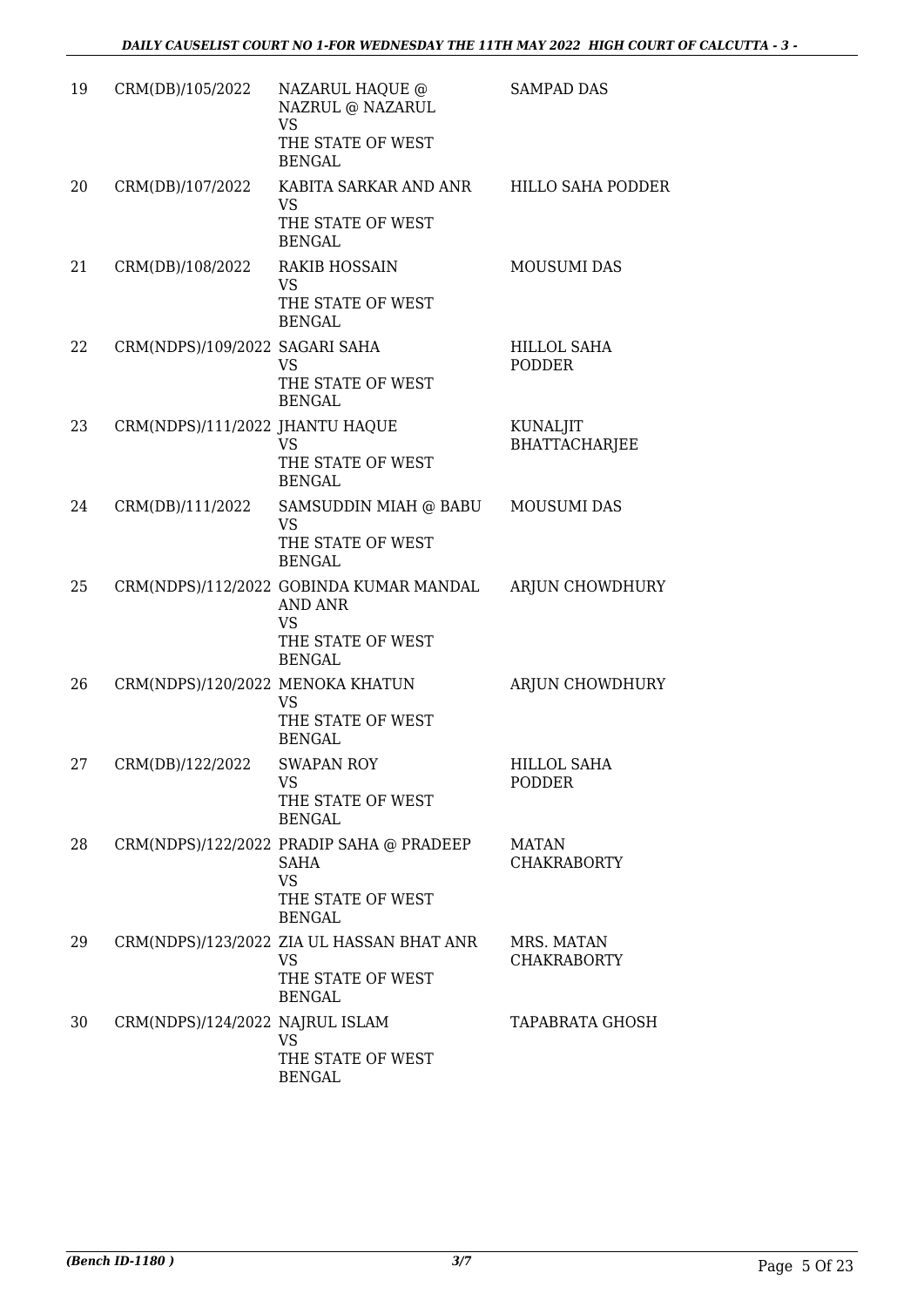| 31 | CRM(NDPS)/152/2022 ARABINDA   | BISWAS@AROBINDA<br><b>BISWAS</b><br><b>VS</b><br>THE STATE OF WEST<br><b>BENGAL</b>                                           | <b>SABIR ALI</b>                       |
|----|-------------------------------|-------------------------------------------------------------------------------------------------------------------------------|----------------------------------------|
| 32 |                               | CRM(NDPS)/153/2022 SAPIKRL MIA@ SAPIKUL<br>MIA @SABIKUL<br><b>VS</b><br>THE STATE OF WEST<br><b>BENGAL</b>                    | <b>SUBHAM GUPTA</b>                    |
| 33 |                               | CRM(NDPS)/154/2022 DEBASISH DAS AND ANR<br><b>VS</b><br>THE STATE OF WEST<br><b>BENGAL</b>                                    | SANDEEP DUTTA                          |
| 34 |                               | CRM(NDPS)/155/2022 TITON SAHA @ TITAN SAHA SUDHINDRA DAS<br><b>AND ANR</b><br><b>VS</b><br>THE STATE OF WEST<br><b>BENGAL</b> |                                        |
| 35 | CRM(NDPS)/156/2022 SUKBAHADUR | LIMBU@JOYAL KANCHHA @<br><b>SUKBHAHDUR LIMBOO</b><br><b>VS</b><br>THE STATE OF WEST<br><b>BENGAL</b>                          | SUBHANKAR DUTTA                        |
| 36 |                               | CRM(NDPS)/157/2022 BEGAM ASAFANI@BEGAM<br><b>AFSANI</b><br><b>VS</b><br>THE STATE OF WEST<br><b>BENGAL</b>                    | JAYDEEP KANTA<br><b>BHOWMIK</b>        |
| 37 |                               | CRM(NDPS)/158/2022 JABDUL HOSSEN @ JABDUL<br><b>HOSSAIN</b><br><b>VS</b><br>THE STATE OF WEST<br>BENGAL                       | <b>JAYDEEP KANTA</b><br><b>BHOWMIK</b> |
| 38 | CRM(DB)/165/2022              | MD. ABEDIN @ JANAL<br>VS<br>STATE OF WEST BENGAL                                                                              | RAJU RAY                               |
| 39 | CRM(DB)/104/2022              | REEMAN MD. @ RIMAN MD.<br>(HAQUE)<br><b>VS</b><br>THE STATE OF WEST<br><b>BENGAL</b>                                          | <b>DEBASISH</b><br>MUKHOPADHYAY        |
| 40 | CRM(NDPS)/108/2022 AMAL       | CHAKROBORTY@AMAL<br><b>CHAKRABORTY</b><br><b>VS</b><br>THE STATE OF WEST<br><b>BENGAL</b>                                     | <b>MR.NABANKUR PAUL</b>                |
| 41 | CRM(DB)/103/2022              | <b>TAPASH BARMAN</b><br>VS<br>THE STATE OF WEST<br><b>BENGAL</b>                                                              | JEENIA RUDRA                           |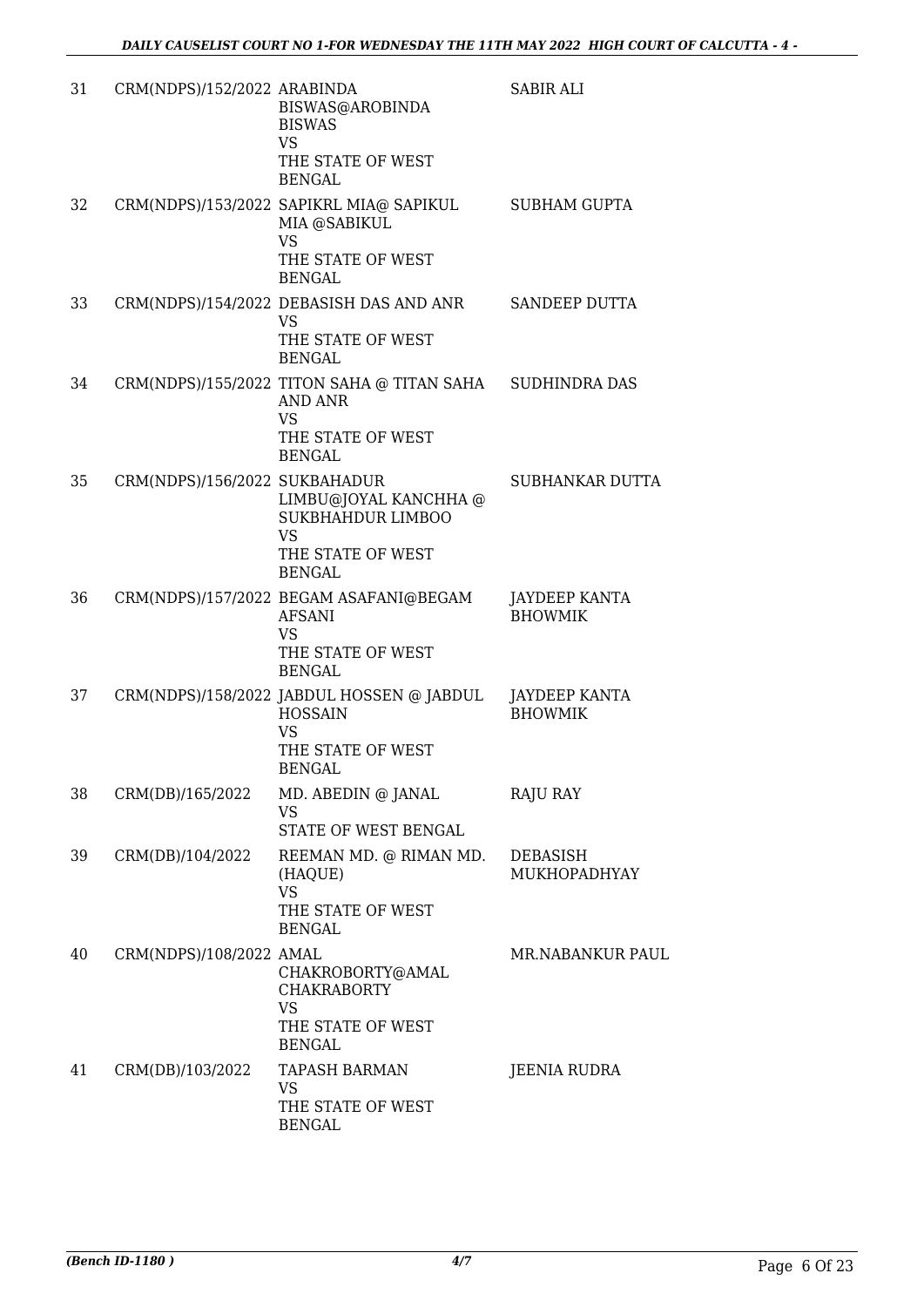| 42 | CRM(NDPS)/113/2022 LITON SARKAR   | VS<br>THE STATE OF WEST<br><b>BENGAL</b>                                               | <b>HILLOL SAHA</b><br>PODDER |
|----|-----------------------------------|----------------------------------------------------------------------------------------|------------------------------|
| 43 |                                   | CRM(NDPS)/114/2022 PHULCHAND BARMAN<br><b>VS</b><br>THE STATE OF WEST<br><b>BENGAL</b> | ARJUN CHOWDHURY              |
| 44 | CRM(DB)/117/2022                  | RAHIM RAHAMAN<br><b>VS</b><br>THE STATE OF WEST<br><b>BENGAL</b>                       | <b>MOUSUMI DAS</b>           |
| 45 | CRM(DB)/131/2022                  | <b>BHANU RAI</b><br><b>VS</b><br>THE STATE OF WEST<br><b>BENGAL</b>                    | ARNAB SAHA                   |
| 46 | CRM(DB)/137/2022                  | <b>GOPI BAL@LAMA</b><br><b>VS</b><br>THE STATE OF WEST<br><b>BENGAL</b>                | ARNAB SAHA                   |
| 47 | CRM(DB)/140/2022                  | CHOTTU MAJHI @ CHHOTU<br>MAJHI<br><b>VS</b><br>THE STATE OF WEST<br><b>BENGAL</b>      | <b>KUMAR SHANTANU</b>        |
| 48 | CRM(NDPS)/151/2022 MD. KAMIJUDDIN | <b>VS</b><br>THE STATE OF WEST<br><b>BENGAL</b>                                        | DEBORSHI DHAR                |
| 49 | CRM(DB)/163/2022                  | <b>BIJAY DHAR</b><br><b>VS</b><br>THE STATE OF WEST<br><b>BENGAL</b>                   | <b>RUPA BASU</b>             |
| 50 | CRM(DB)/164/2022                  | <b>BAIDYA CHAKRABORTY</b><br>VS.<br>THE STATE OF WEST<br><b>BENGAL</b>                 | DEBAJIT KUNDU                |
| 51 | CRM(NDPS)/159/2022 BISHNU CHHETRI | VS<br>THE STATE OF WEST<br><b>BENGAL</b>                                               | <b>ABHISEK PALIT</b>         |
| 52 | CRM(NDPS)/161/2022 MOKSEDUL ALAM  | VS<br>THE STATE OF WEST<br><b>BENGAL</b>                                               | <b>SUDHINDRA DAS</b>         |
| 53 | CRM(DB)/166/2022                  | <b>LAKPA TAMANG</b><br>VS.<br>THE STATE OF WEST<br><b>BENGAL</b>                       | KALLOL NAG                   |
|    |                                   | <b>CANCELLATION OF BAIL</b>                                                            |                              |
| 54 | CRM(DB)/156/2022                  | SANJOY ROY<br><b>VS</b><br>THE STATE OF WEST<br><b>BENGAL AND ANR</b>                  | HILLOL SAHA<br>PODDER        |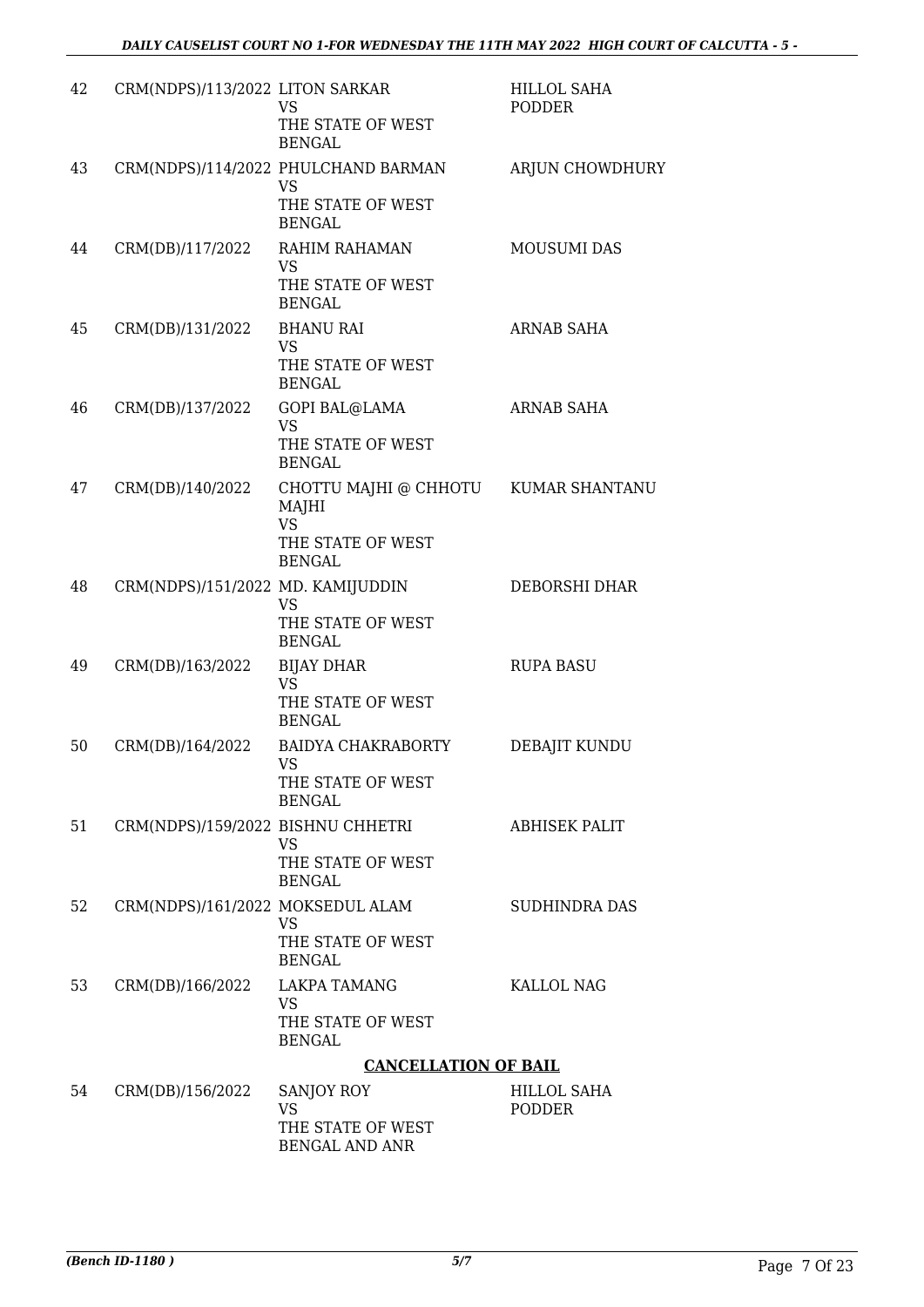| 55 | IA NO. CRAN/1/2021      | JITESH OJHA<br>Vs<br>THE STATE OF WEST             | ROHIT AGARWL<br>ROHIT AGARWL |
|----|-------------------------|----------------------------------------------------|------------------------------|
|    | In CRM/202/2021         | <b>BENGAL</b>                                      |                              |
| 56 | CRM/1135/2021           | CBI<br>VS.<br><b>ISWAR DAS AND ORS</b>             | SAMRAT GOSWAMI               |
| 57 | CRM(DB)/125/2022        | TUMPA GHOSH<br><b>VS</b>                           | ARJUN CHOWDHURY              |
|    |                         | THE STATE OF WEST<br><b>BENGAL AND ANR</b>         |                              |
|    |                         | <b>APPLICATION</b>                                 |                              |
| 58 | IA NO. CRAN/1/2022      | MOIJUDDIN                                          |                              |
|    |                         | <b>Vs</b><br>THE STATE OF WEST                     | <b>HILLOL SAHA</b><br>PODDER |
|    | In<br>CRM(NDPS)/97/2022 | <b>BENGAL</b>                                      |                              |
| 59 | IA NO. CRAN/1/2022      | AYON SARKAR AND ORS                                |                              |
|    |                         | Vs<br>State of West Bengal                         | RATAN CHANDRA<br><b>ROY</b>  |
|    | In CRM/919/2021         |                                                    |                              |
| 60 | IA NO. CRAN/1/2022      | RATNESHWAR MAJUMDAR<br><b>AND ORS</b>              | KUMAR SHANTANU               |
|    | In CRM(A)/128/2022      | Vs<br>THE STATE OF WEST<br><b>BENGAL</b>           |                              |
| 61 | IA NO. CRAN/2/2022      | PARITOSH SHARMA<br>Vs                              | <b>MALAY DHAR</b>            |
|    | In CRM/936/2021         | State of West Bengal                               |                              |
| 62 | IA NO. CRAN/1/2022      | PARITOSH SHARMA<br>Vs                              | <b>MALAY DHAR</b>            |
|    |                         | State of West Bengal                               |                              |
|    | In CRM/936/2021         |                                                    |                              |
| 63 | IA NO. CRAN/1/2022      | <b>GOUR DEBNATH @ RAJA</b><br><b>DEBNATH</b><br>Vs | MADHUSHRI DUTTA              |
|    | In CRM/584/2021         | THE STATE OF WEST<br><b>BENGAL</b>                 |                              |
| 64 | IA NO. CRAN/1/2022      | ANGAT KUMAR @ ANGAT<br>ROY AND ANR                 | <b>SABIR ALI</b>             |
|    | (Restoration)<br>In     | Vs<br>THE STATE OF WEST                            |                              |
|    | CRM(NDPS)/35/2022       | <b>BENGAL</b>                                      |                              |
|    |                         | <b>CIVIL MATTER</b>                                |                              |
| 65 | MAT/70/2021             | KALLOL GUHA AND ANR                                | BASOBI                       |
|    |                         | VS<br>STATE OF WEST BENGAL<br>AND ORS.             | <b>ROYCHOWDHURY</b>          |

IA NO: CAN/1/2021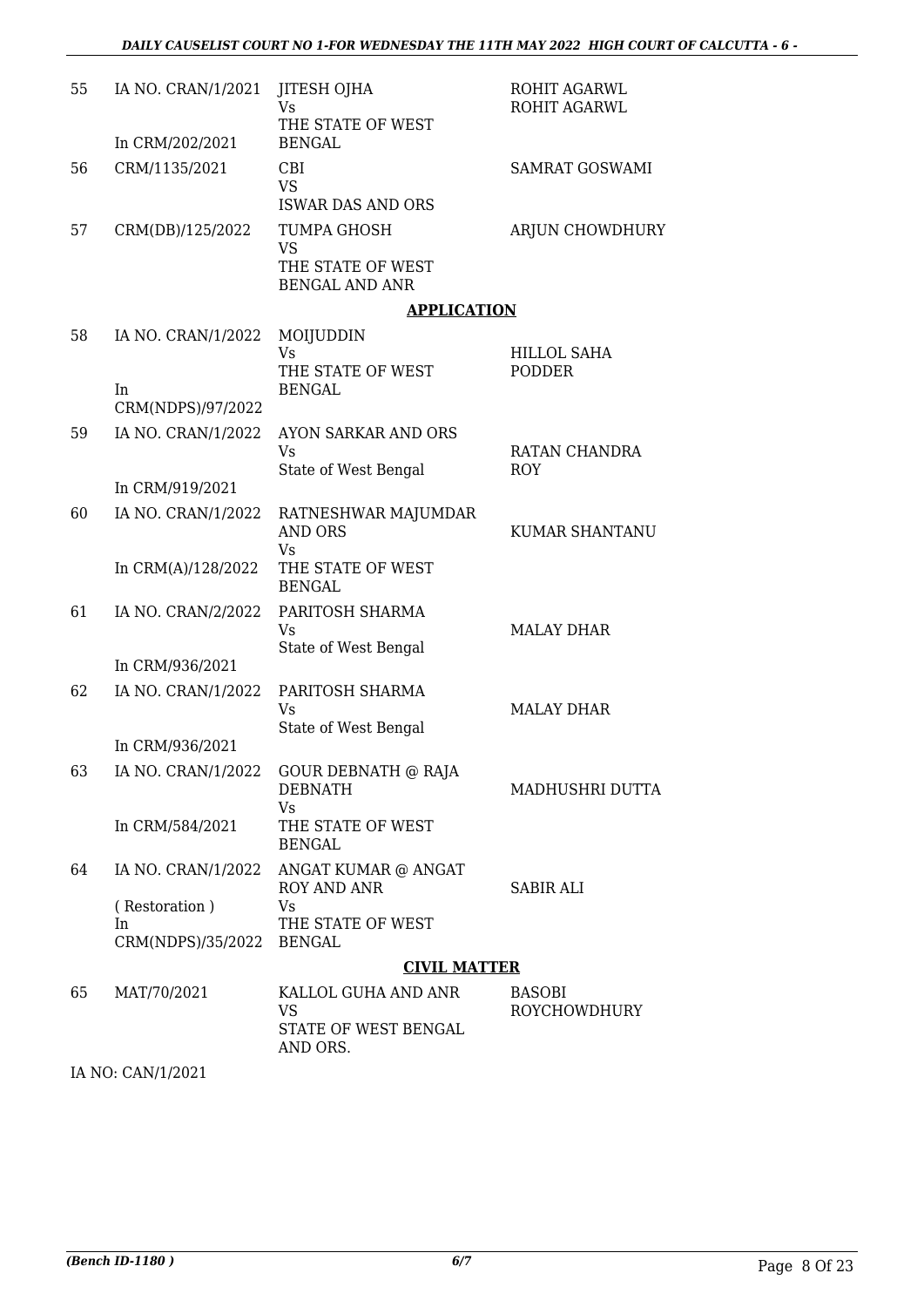| 66 | MAT/7/2022<br>(At 2:00 PM)    | HARBHAJAN KAUR @<br>HARBHJAN KAUR AND ANR<br>VS<br>MOON MOON SINGH @ SEN<br><b>AND ORS</b>              | SUNIL KUMAR<br><b>SARKAR</b> |
|----|-------------------------------|---------------------------------------------------------------------------------------------------------|------------------------------|
|    | IA NO: CAN/1/2022             |                                                                                                         |                              |
| 67 | MAT/17/2022<br>(At 2:00 PM)   | NARAYAN CHANDRA PAUL<br>VS<br>ARINDAM SENGUPTA AND<br><b>ORS</b>                                        | SURAJ RAJAK                  |
|    | IA NO: CAN/1/2022             |                                                                                                         |                              |
| 68 | MAT/19/2021                   | COL. NIKHIL PAREEK<br><b>VS</b><br>UNION OF INDIA AND ORS.                                              |                              |
|    | IA NO: CAN/1/2021             |                                                                                                         |                              |
| 69 | MAT/24/2022                   | <b>BENGAL STATE TABLE</b><br>TENNIS ASSOCIATION<br>THROUGH THE PRESIDENT<br><b>AND ORS</b><br><b>VS</b> | <b>SRI RAJAT DAS</b>         |
|    |                               | MLADA DISTRICT TABLE<br>TENNIS ASSOCIATION AND<br><b>ANR</b>                                            |                              |
|    | IA NO: CAN/1/2022             |                                                                                                         |                              |
| 70 | MAT/59/2019                   | DIPIKA ROY AND ORS<br><b>VS</b><br>STATE OF WEST BENGAL<br>AND ORS.                                     | ARNAB SAHA                   |
|    | IA NO: CAN/1/2020, CAN/2/2020 |                                                                                                         |                              |
|    |                               | <b>ADMISSION OF APPEAL</b>                                                                              |                              |
| 71 | CRA(DB)/8/2022                | NIRDOSH TOPPO<br>VS<br>THE STATE OF WEST<br>BENGAL                                                      | <b>ARNAB SAHA</b>            |
|    |                               | <b>BAIL IN CONNECTION WITH APPEAL</b>                                                                   |                              |
| 72 | CRA/19/2019                   | <b>LALIT MANDAL</b><br><b>VS</b><br>State of West Bengal                                                | DEBORSHI DHAR                |
|    | IA NO: CRAN/1/2019            |                                                                                                         |                              |
|    | wt73 CRA/20/2019              | ASHA DEVI @ MANDAL AND<br><b>ORS</b><br><b>VS</b><br>STATE OF WEST BENGAL                               | DEBORSHI DHAR                |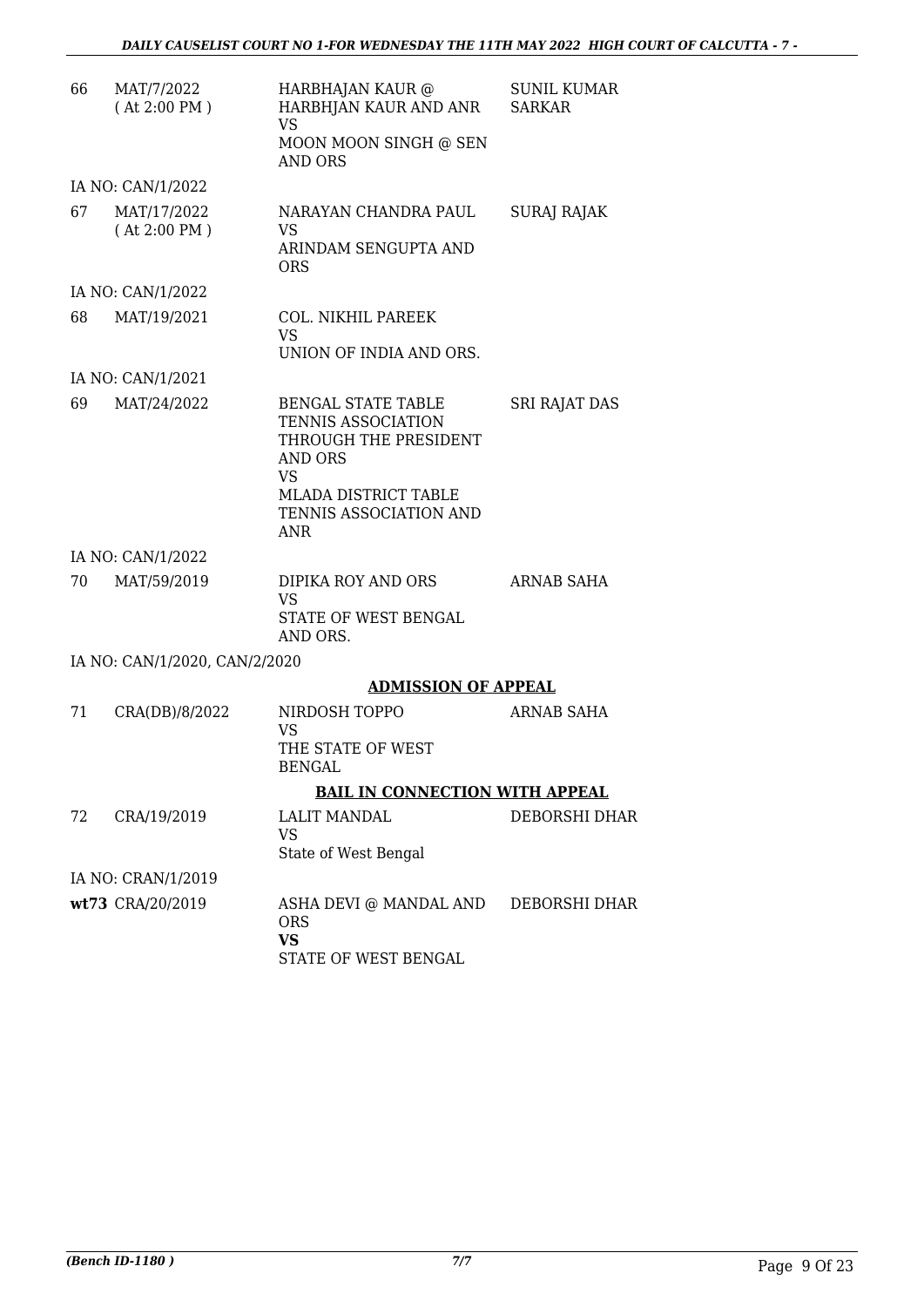

## Calcutta High Court **In The Circuit Bench at Jalpaiguri Appellate Side**

**DAILY CAUSELIST For Wednesday The 11th May 2022**

**COURT NO. 1**

#### **SINGLE BENCH (SB-I)**

#### **HON'BLE JUSTICE TAPABRATA CHAKRABORTY (VIA VIDEO CONFERENCE)**

**On Wednesday, the 11th May, 2022 will sit singly after the completion of the Division Bench and take matters required to be taken up by a Single Bench**

#### **NEW MOTION**

| $\mathbf{1}$ | WPA/437/2022 | <b>GAURAV GARG</b><br><b>VS</b><br>THE STATE OF WEST<br><b>BENGAL AND ORS</b>                                             | PRATUSHA DUTTA       |
|--------------|--------------|---------------------------------------------------------------------------------------------------------------------------|----------------------|
| 2            | WPA/727/2022 | <b>BIR BAHADUR DAS</b><br><b>VS</b><br>STATE OF WEST BENGAL<br>AND ORS.                                                   | NASIRUDDIN MOLLA     |
| 3            | WPA/780/2022 | BINOD CHANDRA DAS AND<br><b>ANR</b><br><b>VS</b><br>UNION OF INDIA AND ORS                                                | DEBORSHI DHAR        |
| 4            | WPA/805/2022 | NIMAN SINGHA AND ORS<br><b>VS</b><br>THE STATE OF WEST<br><b>BENGAL AND ORS</b>                                           | <b>DEBORSHI DHAR</b> |
| 5            | WPA/809/2022 | <b>SAMBHU DAS</b><br><b>VS</b><br>THE STATE OF WEST<br><b>BENGAL AND ORS</b>                                              | DEBAYAN GOSWAMI      |
| 6            | WPA/820/2022 | RAJ NARAYAN SAH<br><b>VS</b><br><b>WEST BENGAL STATE</b><br><b>ELECTRICITY</b><br>DISTRIBUTION COMPANY<br>LIMITED AND ORS | ARJUN CHOWDHURY      |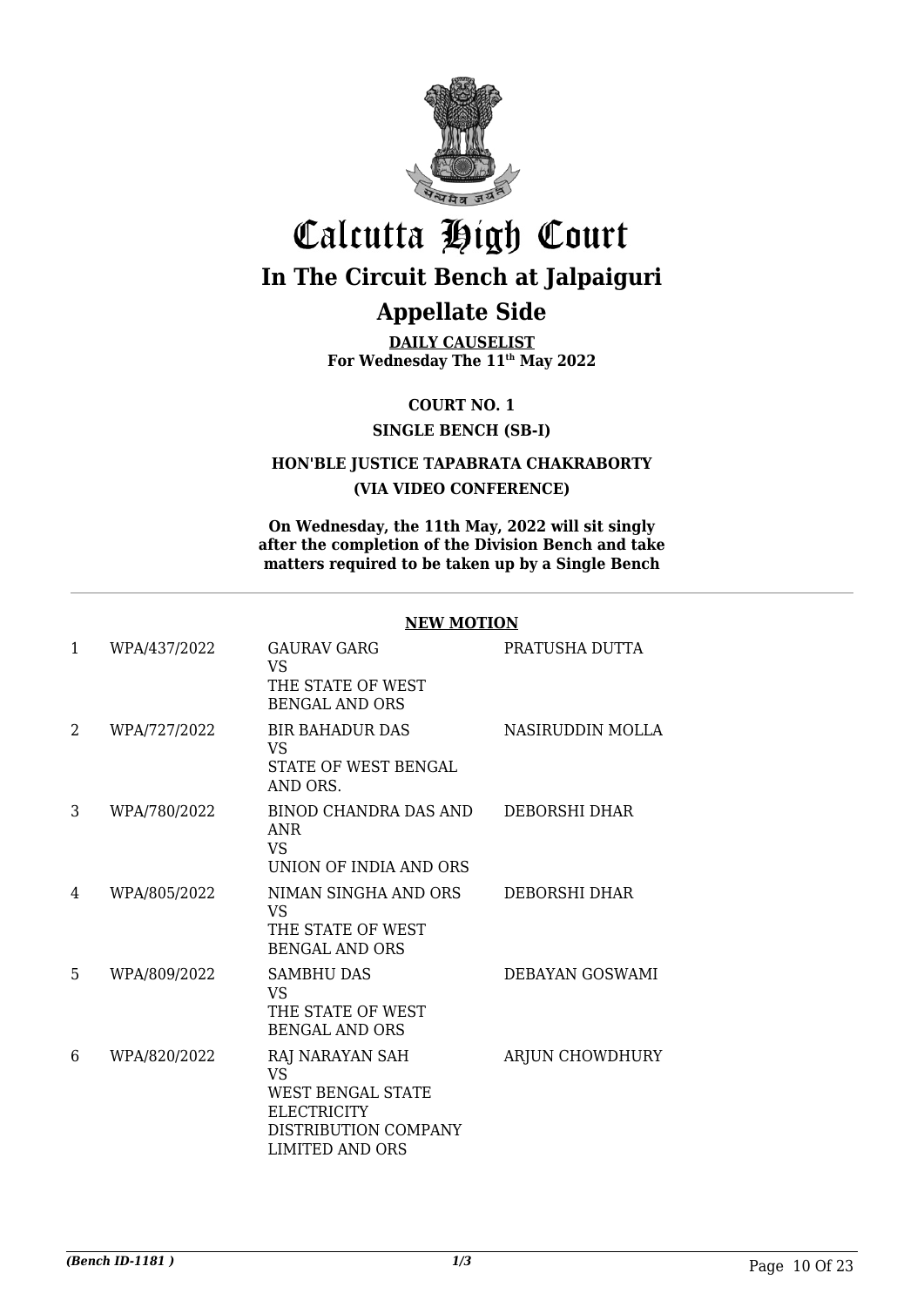| 7  | WPA/879/2022      | HOTEL MONARCH AACHAL<br>VS<br>THE STATE OF WEST<br><b>BENGAL AND ORS</b>                                                                       | <b>AJAY SINGHAL</b>                 |
|----|-------------------|------------------------------------------------------------------------------------------------------------------------------------------------|-------------------------------------|
| 8  | WPA/898/2022      | AJIT KUMAR AGARWAL<br><b>VS</b><br>STATE OF WEST BENGAL<br><b>AND ORS</b>                                                                      | <b>SITESH KUMAR</b><br><b>GUPTA</b> |
| 9  | WPA/899/2022      | AJIT KUMAR AGARWAL<br><b>VS</b><br>STATE OF WEST BENGAL<br><b>AND ORS</b>                                                                      | <b>SITESH KUMAR</b><br><b>GUPTA</b> |
| 10 | WPA/244/2021      | JHARNA MAJUMDAR AND<br><b>ANR</b><br><b>VS</b><br>THE STATE OF WEST<br><b>BENGAL AND ORS</b>                                                   | DEBORSHI DHAR                       |
|    | IA NO: CAN/1/2021 |                                                                                                                                                |                                     |
| 11 | WPA/692/2021      | <b>KURSHID KHAN</b><br><b>VS</b><br>THE RANGE OFFICER,<br>ELEPHANT SQUAD RANGE,<br>MADARIHAT, JALDAPARA<br>WILDLIFE DIVISION AND<br><b>ORS</b> | ARNAB SAHA                          |
| 12 | WPA/2346/2021     | DIPANKAR DEY<br><b>VS</b><br>THE STATE OF WEST<br><b>BENGAL AND ORS</b>                                                                        | <b>SURAJ RAJAK</b>                  |
| 13 | WPA/2347/2021     | SAJAL BAIDYA<br><b>VS</b><br>STATE OF WEST BENGAL<br><b>AND ORS</b>                                                                            | <b>SURAJ RAJAK</b>                  |
| 14 | WPA/1123/2021     | HARIPRASAD AGARWALA@<br>HARIPRASAD AGARWAL<br>AND ANR<br>VS.<br>THE STATE OF WEST<br><b>BENGAL AND ORS</b>                                     | SUPRIYA SINGH                       |
| 15 | WPA/2387/2021     | RITHVIK BHATTACHARYA<br>VS.<br>UNION OF INDIA AND ORS                                                                                          | ESHA ACHARYA                        |
| 16 | WPA/2392/2021     | ABHIJIT SAHA AND ANR<br><b>VS</b><br>THE STATE OF WEST<br><b>BENGAL AND ORS</b>                                                                | DEBORSHI DHAR                       |
| 17 | WPA/789/2022      | SHIPRA GOALA<br><b>VS</b><br>THE STATE GOVERNMENT<br>OF WEST BENGAL AND ORS                                                                    | SATYAKI BASU                        |
| 18 | WPA/896/2022      | JAIMAN RAI<br>VS<br>THE SECRETARY, MINISTRY<br>OF DEFENCE AND ORS                                                                              | PRATAP KHATI                        |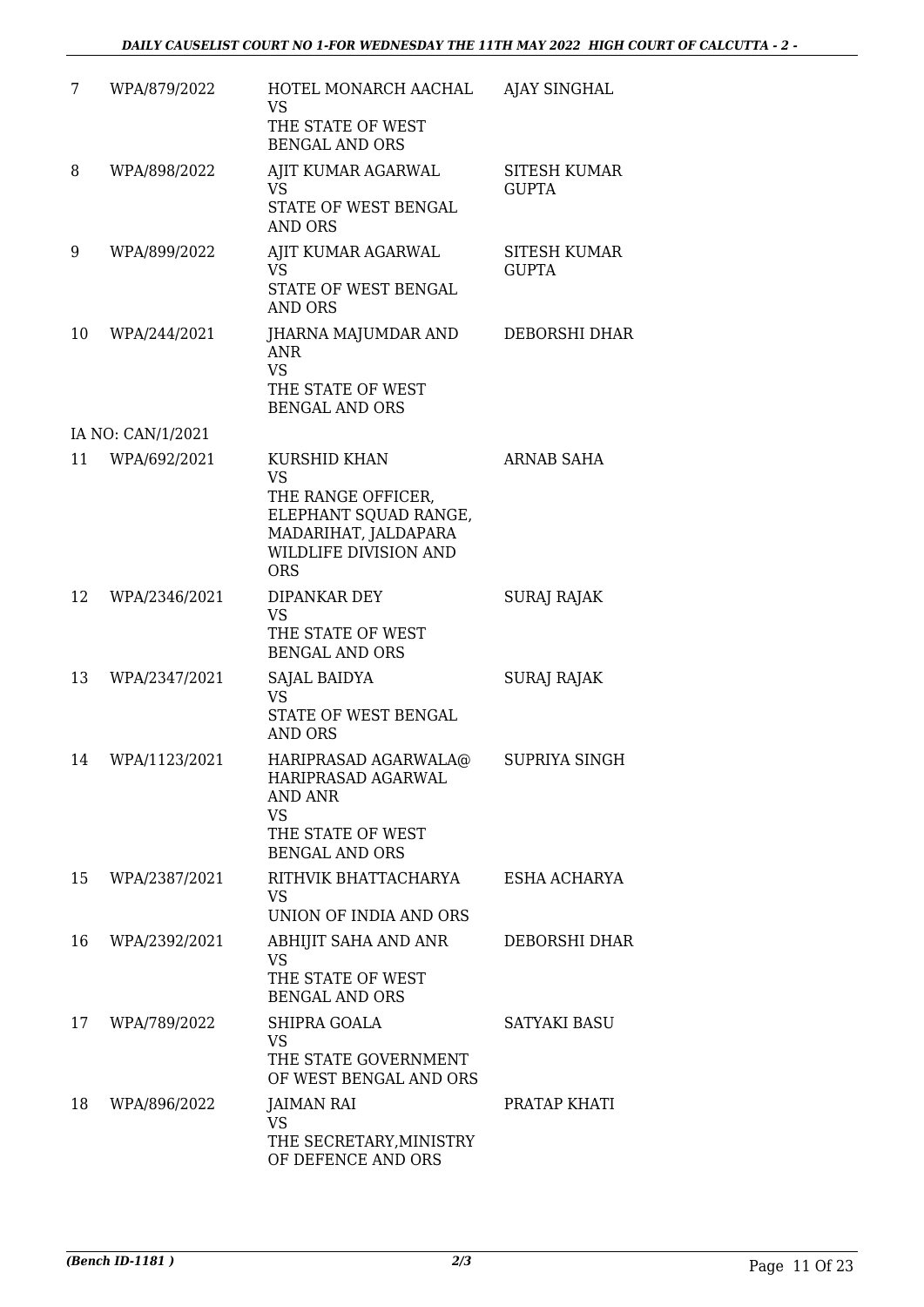| 19 | WPA/799/2022 | SHILA DEVI KESHRI AND<br><b>ORS</b><br>VS.                                                                       | <b>BIJAY BIKRAM DAS</b>        |
|----|--------------|------------------------------------------------------------------------------------------------------------------|--------------------------------|
|    |              | THE WEST BENGAL STATE<br><b>ELECTRICITY</b><br>DISTRIBUTION COMPANY<br><b>LIMITED AND ORS</b>                    |                                |
| 20 | WPA/815/2022 | MENUKA PRADHAN<br>VS.<br>THE WEST BENGAL<br><b>ELECTRICITY</b><br>DISTRIBUTION COMPANY<br><b>LIMITED AND ORS</b> | DEBANJAN DAS                   |
| 21 | WPA/818/2022 | PRIYANKA BHATTACHARJEE<br>VS.<br>THE STATE OF WEST<br><b>BENGAL AND ORS</b>                                      | <b>ARIJIT GHOSH</b>            |
| 22 | WPA/897/2022 | <b>SISHIR SHARMA</b><br><b>VS</b><br>THE PRINCIPAL<br>SECRETARY, JUDICIAL<br>DEPARTMENT AND ORS                  | PRATAP KHATI                   |
|    |              | <b>CONTESTED APPLICATION</b>                                                                                     |                                |
| 23 | CRR/92/2021  | PAWAN MUKHIA<br>VS.<br>THE STATE OF WEST<br><b>BENGAL</b>                                                        | TAPAS KUMAR<br><b>MAJUMDER</b> |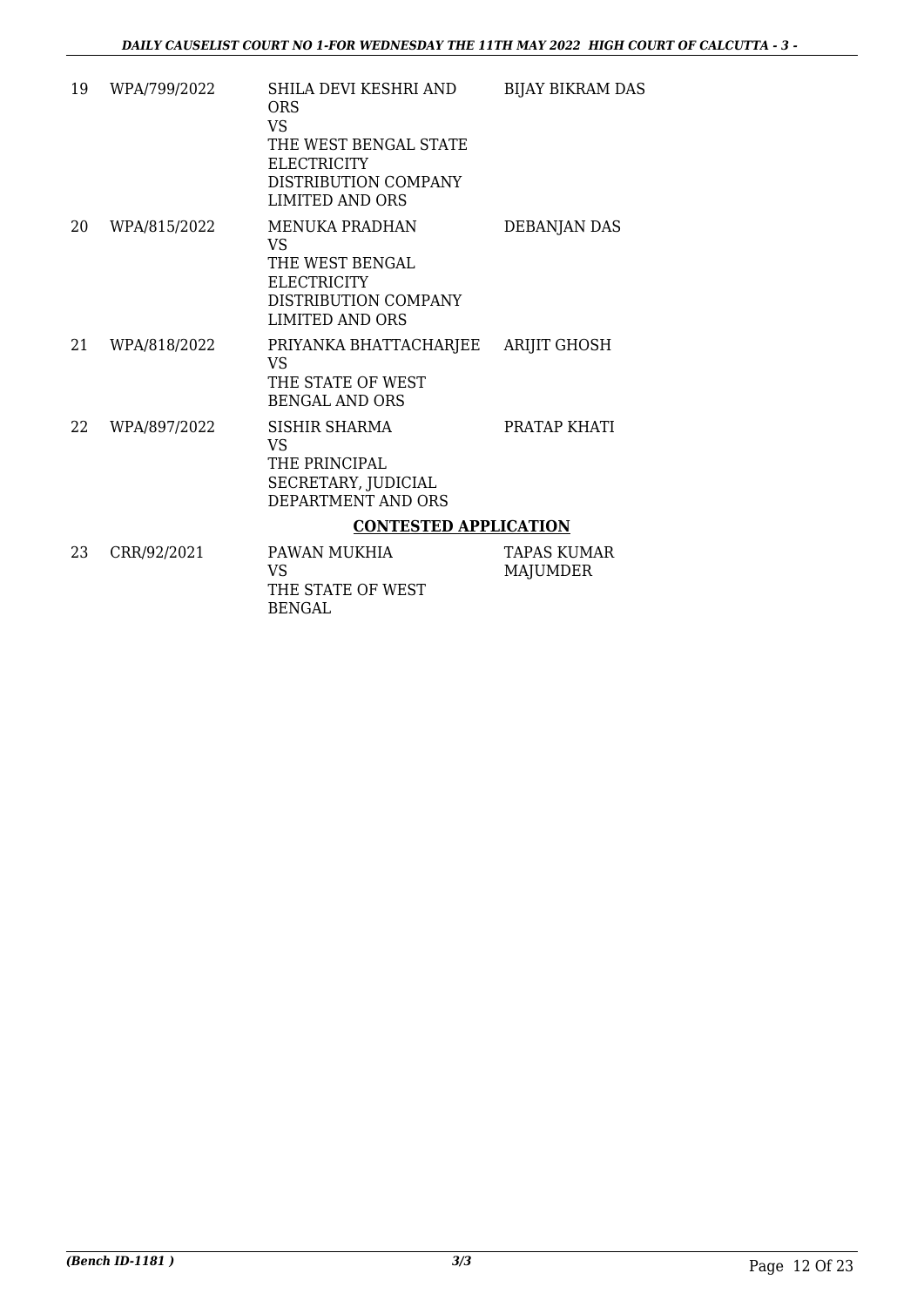

## Calcutta High Court **In The Circuit Bench at Jalpaiguri Appellate Side**

**DAILY CAUSELIST For Wednesday The 11th May 2022**

**COURT NO. 39 SINGLE BENCH (SB - XII) AT 10:30 AM HON'BLE JUSTICE JAY SENGUPTA (VIA VIDEO CONFERENCE)**

#### **FROM PRINCIPAL BENCH**

#### **FOR JUDGMENT**

| 1 | WPA/801/2022     | <b>MD.AKIB MISTRY AND ORS</b><br>VS<br>NORTH BENGAL MEDICAL<br>COLLEGE AND HOSPITAL<br>AND ORS | <b>SUROJIT DUTTA</b> |
|---|------------------|------------------------------------------------------------------------------------------------|----------------------|
|   | wt2 WPA/802/2022 | RIJIA SULTANA AND ORS<br>VS<br>NORTH BENGAL MEDICAL<br>COLLEGE AND HOSPITAL<br>AND ORS         | SUROJIT DUTTA        |
|   | wt3 WPA/803/2022 | SHAILYAJA SAHA AND ORS<br>VS<br>NORTH BENGAL MEDICAL<br>COLLEGE AND HOSPITAL<br>AND ORS        | <b>SUROJIT DUTTA</b> |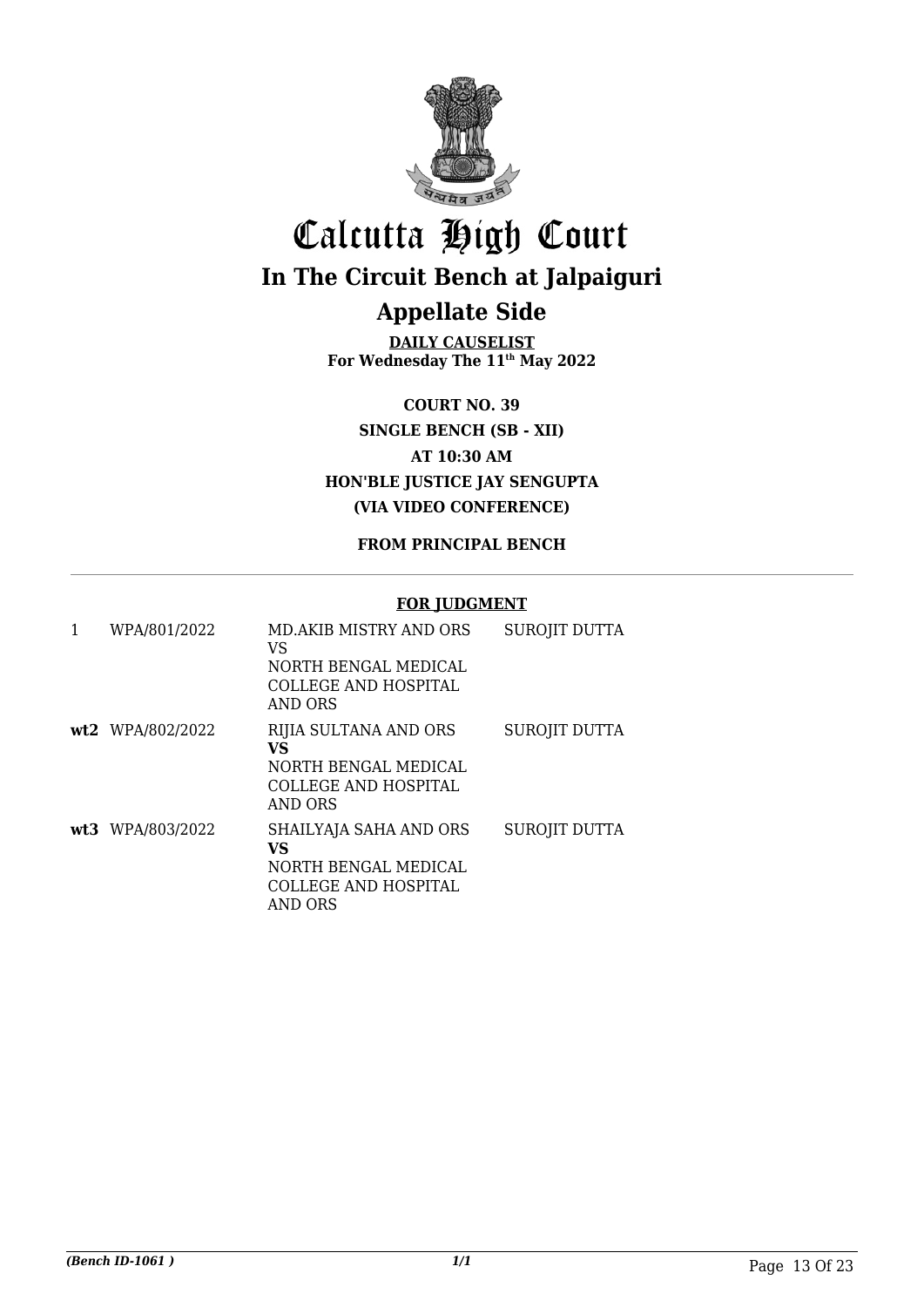

# Calcutta High Court **In The Circuit Bench at Jalpaiguri**

### **Appellate Side**

**DAILY CAUSELIST For Wednesday The 11th May 2022**

**COURT NO. 2**

**SINGLE BENCH (SB-II)**

**AT 10:30 AM**

**HON'BLE JUSTICE SAUGATA BHATTACHARYYA**

#### **(VIA VIDEO CONFERENCE)**

**On Wednesday, the 11th May, 2022 will sit singly and take up matters required to be taken up by a Single Bench**

#### **MOTION**

| $\mathbf{1}$ | WPA/520/2022  | SUDHIR CHANDRA SINGH<br>VS<br>THE STATE OF WEST<br><b>BENGAL AND ORS</b>          | DEBORSHI DHAR                        |
|--------------|---------------|-----------------------------------------------------------------------------------|--------------------------------------|
| 2            | WPA/901/2022  | RANJITA CHIK BARAIK<br>VS<br>THE STATE OF WEST<br><b>BENGAL AND ORS</b>           | SUBHASISH MISRA                      |
| 3            | WPA/1012/2022 | <b>AJAY PRASAD</b><br>VS<br>THE STATE OF WEST<br><b>BENGAL AND ORS</b>            | RONIT KUMAR JHA                      |
| 4            | WPA/78/2022   | YAGNA NIDHI DHAKAL<br><b>VS</b><br>THE STATE OF WEST<br><b>BENGAL AND ORS</b>     | <b>ANIRBAN</b><br><b>CHAKRABORTY</b> |
| 5            | WPA/985/2022  | MS. SHARON CYNTHIA<br>LEPCHA<br>VS.<br>THE STATE OF WEST<br><b>BENGAL AND ORS</b> | SANJAY MAJUMDAR                      |
| 6            | WPA/268/2022  | RUMA CHOUDHURY<br>VS<br>THE STATE OF WEST<br><b>BENGAL AND ORS</b>                | SUBHASISH MISRA                      |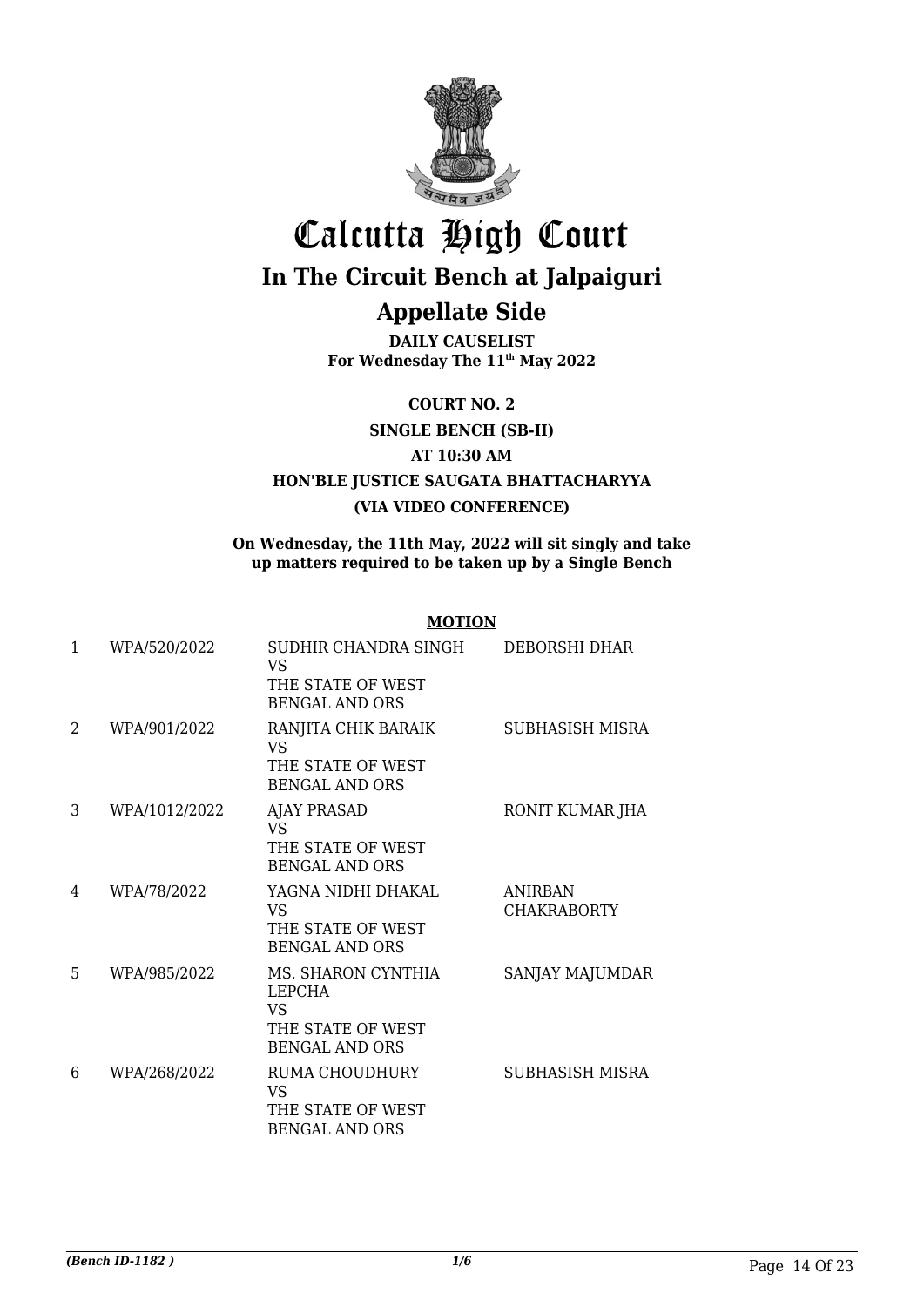| 7  | WPA/2389/2021                 | RAMA ENTERPRISE<br><b>VS</b><br>THE PRINCIPAL SECRETARY                                       | <b>SWETA SAHA</b>                    |
|----|-------------------------------|-----------------------------------------------------------------------------------------------|--------------------------------------|
| 8  | WPA/634/2022                  | <b>AND ORS</b><br>ABHISIKTA NIRMAN                                                            | DEBORSHI DHAR                        |
|    |                               | PRIVATE LIMITED AND ANR<br><b>VS</b><br>THE UNION OF INDIA AND<br><b>ORS</b>                  |                                      |
| 9  | WPA/448/2022                  | <b>SUBHASH CHANDRA</b><br><b>MISHRA</b><br><b>VS</b><br>STATE BANK OF INDIA AND<br><b>ORS</b> | SMT BANI GHOSH                       |
| 10 | WPA/1008/2022<br>(12.05.2022) | <b>SMITA TARAFDER</b><br>VS<br>THE STATE OF WEST<br><b>BENGAL AND ORS</b>                     | <b>SUMAN</b><br>SEHANABIS(MANDAL)    |
| 11 | WPA/994/2022                  | <b>RITASHREE DUTTA</b><br><b>VS</b><br>THE STATE OF WEST<br><b>BENGAL AND ORS</b>             | SABITA KHUTIA<br>(BHUNYA)            |
| 12 | WPA/995/2022                  | PRATIMA RANI KAR<br><b>VS</b><br>THE STATE OF WEST<br><b>BENGAL AND ORS</b>                   | MRS.SABITA KHUTIA<br>(BHUNYA)        |
| 13 | WPA/351/2022                  | <b>DIWA SUBBA</b><br><b>VS</b><br>STATE OF WEST BENGAL<br>AND ORS.                            | <b>SUDIP SARKAR</b>                  |
| 14 | WPA/162/2021                  | <b>SMT. PARBATI DEB</b><br><b>VS</b><br>THE STATE OF WEST<br><b>BENGAL AND ORS</b>            | MR. ARIJIT GHOSH                     |
| 15 | WPA/732/2022                  | DEEPAK RAI<br><b>VS</b><br><b>STATE OF WEST BENGAL</b><br>AND ORS.                            | KRISHNA PADA<br>SANTRA               |
| 16 | WPA/733/2022                  | JAGAT RAI<br><b>VS</b><br>STATE OF WEST BENGAL<br>AND ORS.                                    | KRISHNA PADA<br><b>SANTRA</b>        |
| 17 | WPA/734/2022                  | <b>DOJIMA LAMA</b><br><b>VS</b><br>STATE OF WEST BENGAL<br>AND ORS.                           | <b>KRISHNA PADA</b><br><b>SANTRA</b> |
| 18 | WPA/735/2022                  | OM PRAKASH RAI<br><b>VS</b><br>STATE OF WEST BENGAL<br>AND ORS.                               | KRISHNA PADA<br><b>SANTRA</b>        |
| 19 | WPA/736/2022                  | <b>SINGAY TAMANG</b><br><b>VS</b><br>STATE OF WEST BENGAL<br>AND ORS.                         | SABITA KHUTIA<br><b>BHUNYA</b>       |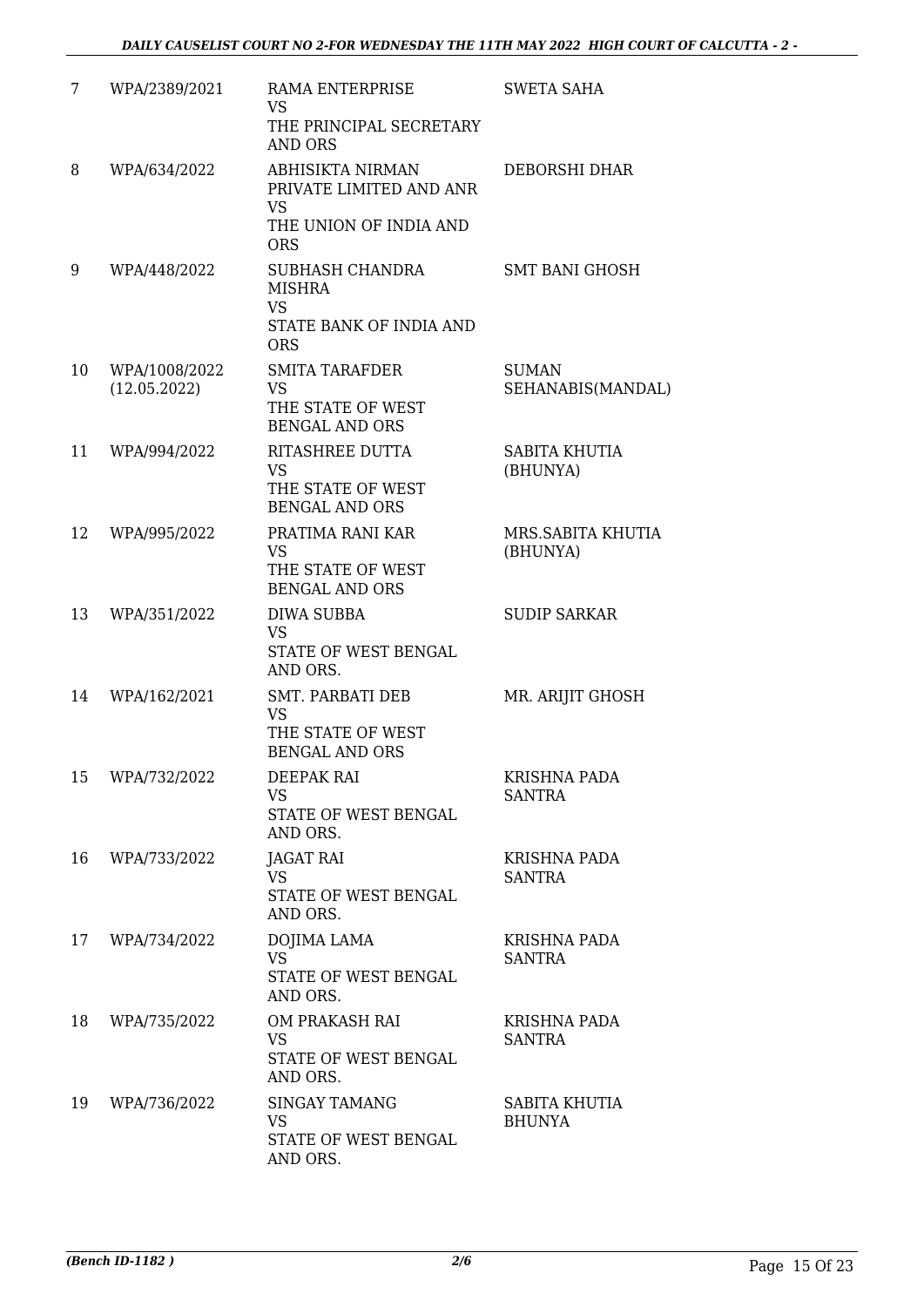| 20 | WPA/737/2022 | DEO PRASAD CHHETRI<br><b>VS</b><br>STATE OF WEST BENGAL<br>AND ORS.    | <b>SUDIP SARKAR</b>                  |
|----|--------------|------------------------------------------------------------------------|--------------------------------------|
| 21 | WPA/738/2022 | TARAMANI DEVI KANU<br><b>VS</b><br>STATE OF WEST BENGAL<br>AND ORS.    | <b>SUDIP SARKAR</b>                  |
| 22 | WPA/739/2022 | PAWAN RANI PRADHAN<br><b>VS</b><br>STATE OF WEST BENGAL<br>AND ORS.    | <b>SUDIP SARKAR</b>                  |
| 23 | WPA/752/2022 | PHILIP SURIN<br>VS<br>STATE OF WEST BENGAL<br>AND ORS.                 | <b>KRISHNA PADA</b><br><b>SANTRA</b> |
| 24 | WPA/753/2022 | TAPAN KUMAR DATTA<br><b>VS</b><br>STATE OF WEST BENGAL<br>AND ORS.     | <b>KRISHNA PADA</b><br><b>SANTRA</b> |
| 25 | WPA/754/2022 | NAVIN CHANDRA CHHETRI<br><b>VS</b><br>STATE OF WEST BENGAL<br>AND ORS. | <b>SUDIP SARKAR</b>                  |
| 26 | WPA/755/2022 | PARBAL TIGGA<br><b>VS</b><br>STATE OF WEST BENGAL<br>AND ORS.          | <b>SUDIP SARKAR</b>                  |
| 27 | WPA/756/2022 | SUDAMA BISWAKARMA<br><b>VS</b><br>STATE OF WEST BENGAL<br>AND ORS.     | <b>KRISHNA PADA</b><br><b>SANTRA</b> |
| 28 | WPA/757/2022 | SEEMA LAMA(YONZON)<br><b>VS</b><br>STATE OF WEST BENGAL<br>AND ORS.    | <b>SUDIP SARKAR</b>                  |
| 29 | WPA/758/2022 | BIJAY KUMAR BHENGRA<br><b>VS</b><br>STATE OF WEST BENGAL<br>AND ORS.   | KRISHNA PADA<br><b>SANTRA</b>        |
| 30 | WPA/759/2022 | PITAR TETE<br><b>VS</b><br>STATE OF WEST BENGAL<br>AND ORS.            | <b>KRISHNA PADA</b><br><b>SANTRA</b> |
| 31 | WPA/760/2022 | LAL MOHAN TIRKEY<br><b>VS</b><br>STATE OF WEST BENGAL<br>AND ORS.      | <b>KRISHNA PADA</b><br><b>SANTRA</b> |
| 32 | WPA/761/2022 | PRADEEP KUMAR TAMANG<br><b>VS</b><br>STATE OF WEST BENGAL<br>AND ORS.  | <b>SUDIPT SARKAR</b>                 |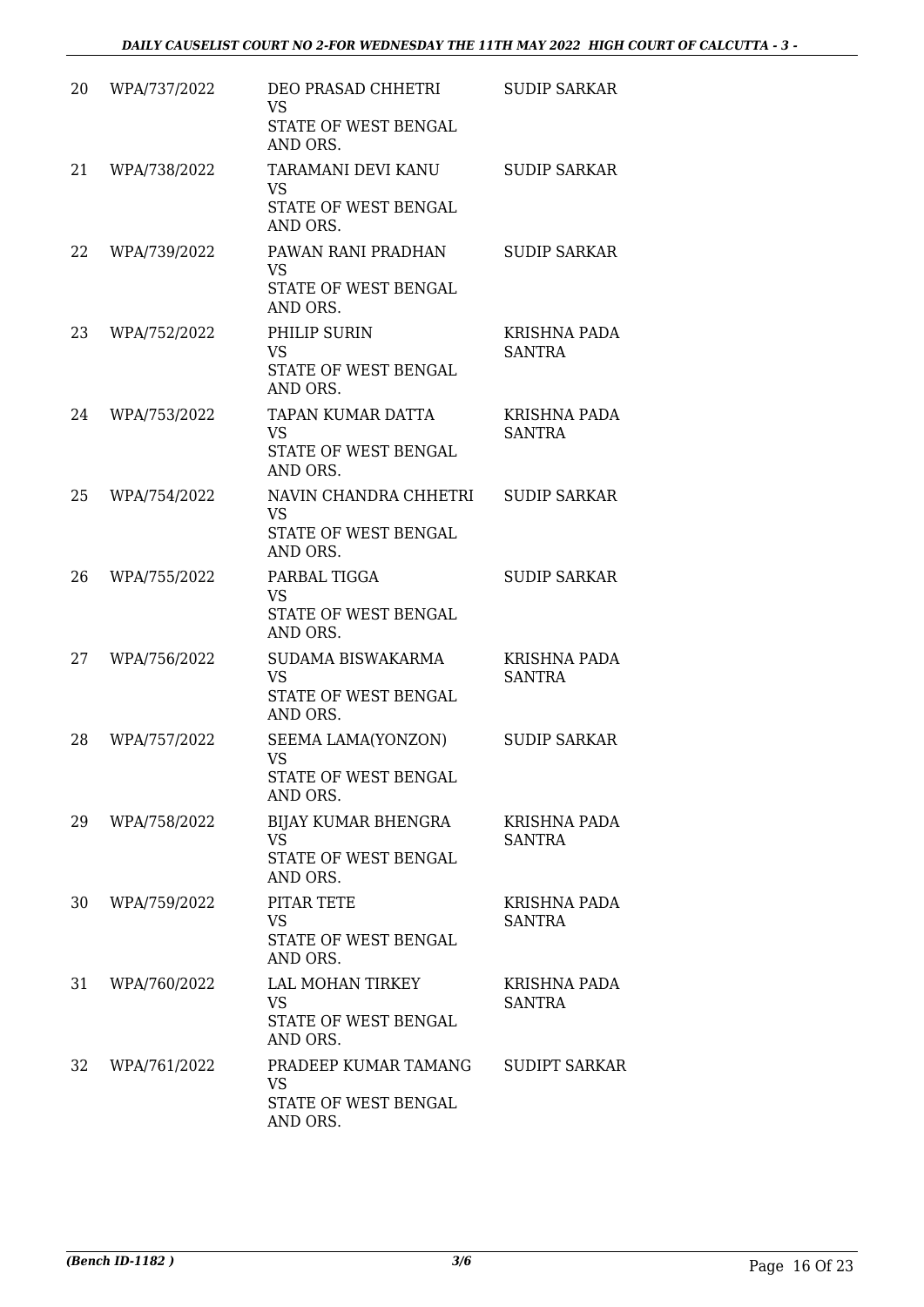| 33 | WPA/762/2022 | NIRMALA RIZAL<br><b>VS</b><br>STATE OF WEST BENGAL<br>AND ORS.                      | <b>KRISHNA PADA</b><br><b>SANTRA</b> |
|----|--------------|-------------------------------------------------------------------------------------|--------------------------------------|
| 34 | WPA/763/2022 | KAILASH PRADHAN<br>VS.<br>STATE OF WEST BENGAL<br>AND ORS.                          | <b>KRISHNA PADA</b><br><b>SANTRA</b> |
| 35 | WPA/513/2022 | ROSE MARY THAPA<br><b>VS</b><br>THE STATE OF WEST<br><b>BENGAL AND ORS</b>          | <b>ANIRBAN</b><br><b>CHAKRABORTY</b> |
| 36 | WPA/514/2022 | OM KUMAR GURUNG<br><b>VS</b><br>THE STATE OF WEST<br><b>BENGAL AND ORS</b>          | <b>ANIRBAN</b><br><b>CHAKRABORTY</b> |
| 37 | WPA/516/2022 | SHARMILA BHANDARI<br><b>VS</b><br>THE STATE OF WEST<br><b>BENGAL AND ORS</b>        | <b>ANIRBAN</b><br><b>CHAKRABORTY</b> |
| 38 | WPA/526/2022 | MANARANJAN PAL<br><b>VS</b><br>THE STATE OF WEST<br><b>BENGAL AND ORS</b>           | <b>TUHINA GHOSH</b>                  |
| 39 | WPA/529/2022 | <b>BENU BHAKTA THAPA</b><br><b>VS</b><br>THE STATE OF WEST<br><b>BENGAL AND ORS</b> | TUHINA GHOSH                         |
| 40 | WPA/555/2022 | SIVAMANI SINGH<br><b>VS</b><br>THE STATE OF WEST<br><b>BENGAL AND ORS</b>           | <b>ANIRBAN</b><br><b>CHAKRABORTY</b> |
| 41 | WPA/557/2022 | <b>ANJALI RAI</b><br><b>VS</b><br>THE STATE OF WEST<br><b>BENGAL AND ORS</b>        | <b>ANIRBAN</b><br><b>CHAKRABORTY</b> |
| 42 | WPA/559/2022 | <b>BINU TAMANG</b><br><b>VS</b><br>THE STATE OF WEST<br><b>BENGAL AND ORS</b>       | <b>ANIRBAN</b><br><b>CHAKRABORTY</b> |
| 43 | WPA/560/2022 | TSHERING KIPA BHUTIA<br><b>VS</b><br>THE STATE OF WEST<br><b>BENGAL AND ORS</b>     | <b>ANIRBAN</b><br><b>CHAKRABORTY</b> |
| 44 | WPA/667/2022 | SHIVA PRASAD CHETTRI<br><b>VS</b><br>THE STATE OF WEST<br><b>BENGAL AND ORS</b>     | <b>ANIRBAN</b><br><b>CHAKRABORTY</b> |
| 45 | WPA/668/2022 | RAMPRASAD GURUNG<br>VS<br>THE STATE OF WEST<br><b>BENGAL AND ORS</b>                | <b>ANIRBAN</b><br><b>CHAKRABORTY</b> |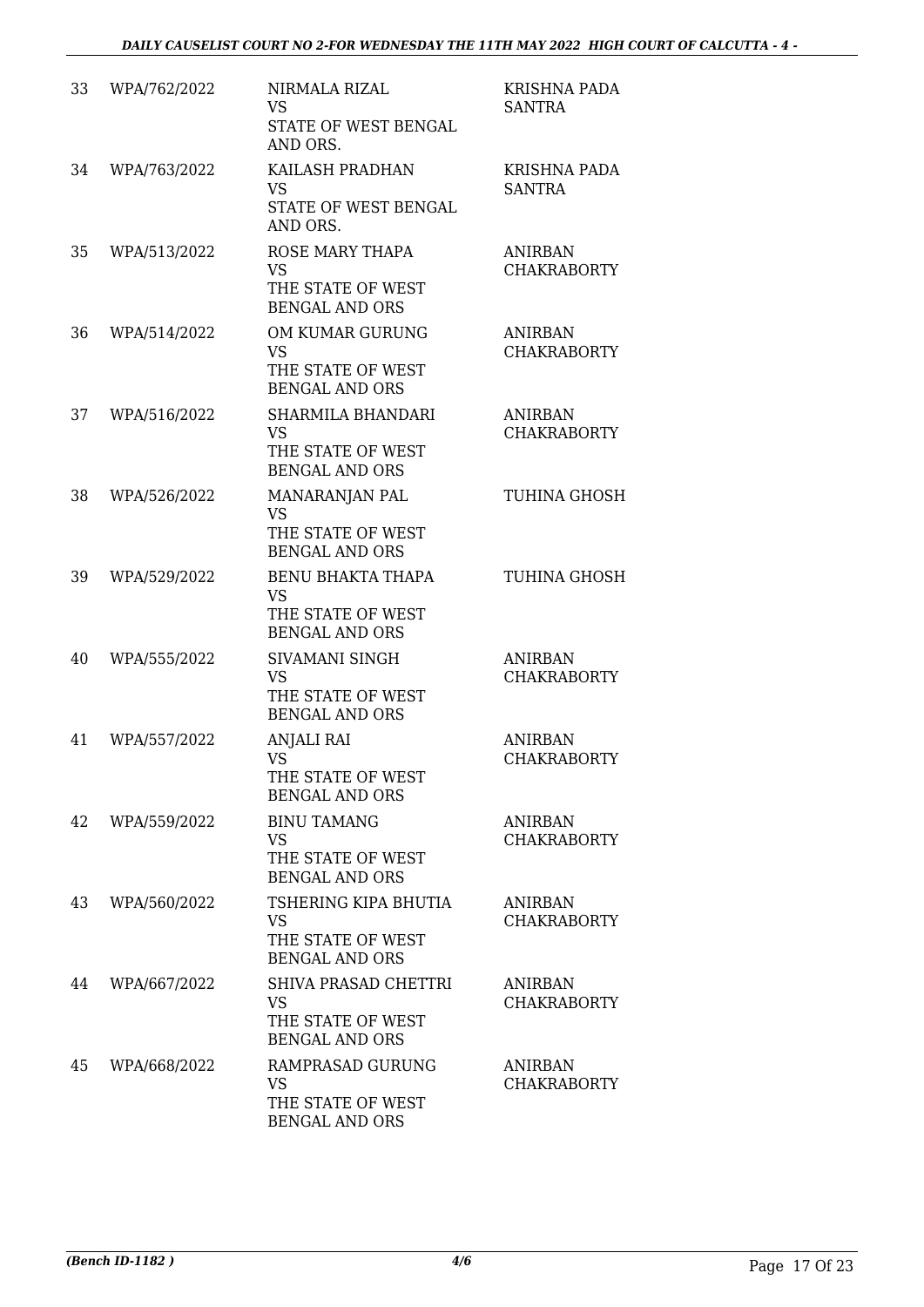| 46 | WPA/669/2022 | <b>PUNAM GURUNG</b><br>VS<br>THE STATE OF WEST<br><b>BENGAL AND ORS</b>                | <b>ANIRBAN</b><br><b>CHAKRABORTY</b> |
|----|--------------|----------------------------------------------------------------------------------------|--------------------------------------|
| 47 | WPA/673/2022 | AMBER BAHADUR THAPA<br>VS.<br>THE STATE OF WEST<br><b>BENGAL AND ORS</b>               | <b>ANIRBAN</b><br><b>CHAKRABORTY</b> |
| 48 | WPA/679/2022 | NARENDRA LAMA<br><b>VS</b><br>THE STATE OF WEST<br><b>BENGAL AND ORS</b>               | <b>ANIRBAN</b><br><b>CHAKRABORTY</b> |
| 49 | WPA/683/2022 | RADHA<br>LAMGADHAY(RASAILY)<br><b>VS</b><br>THE STATE OF WEST<br><b>BENGAL AND ORS</b> | <b>ANIRBAN</b><br><b>CHAKRABORTY</b> |
| 50 | WPA/531/2022 | <b>MANINDRA NATH DAS</b><br><b>VS</b><br>THE STATE OF WEST<br><b>BENGAL AND ORS</b>    | TUHINA GHOSH                         |
| 51 | WPA/532/2022 | <b>BABULA ORAON</b><br>VS<br>THE STATE OF WEST<br><b>BENGAL AND ORS</b>                | <b>TUHINA GHOSH</b>                  |
| 52 | WPA/533/2022 | NIRODE BIHARI RAY<br><b>VS</b><br>THE STATE OF WEST<br><b>BENGAL AND ORS</b>           | <b>TUHINA GHOSH</b>                  |
| 53 | WPA/536/2022 | RABIUL ISLAM SARKAR<br><b>VS</b><br>THE STATE OF WEST<br><b>BENGAL AND ORS</b>         | <b>TUHINA GHOSH</b>                  |
| 54 | WPA/538/2022 | DILIP KUMAR NEOGI<br>VS<br>THE STATE OF WEST<br><b>BENGAL AND ORS</b>                  | TUHINA GHOSH                         |
| 55 | WPA/539/2022 | DIPAK KUMAR RAY<br>VS<br>THE STATE OF WEST<br><b>BENGAL AND ORS</b>                    | TUHINA GHOSH                         |
| 56 | WPA/540/2022 | <b>MOONMOON SARKAR</b><br><b>VS</b><br>THE STATE OF WEST<br><b>BENGAL AND ORS</b>      | TUHINA GHOSH                         |
| 57 | WPA/541/2022 | MOUPRIYA BHADRA<br><b>VS</b><br>THE STATE OF WEST<br><b>BENGAL AND ORS</b>             | TUHINA GHOSH                         |
| 58 | WPA/542/2022 | PANCHANAN BARMAN<br>VS<br>THE STATE OF WEST<br><b>BENGAL AND ORS</b>                   | TUHINA GHOSH                         |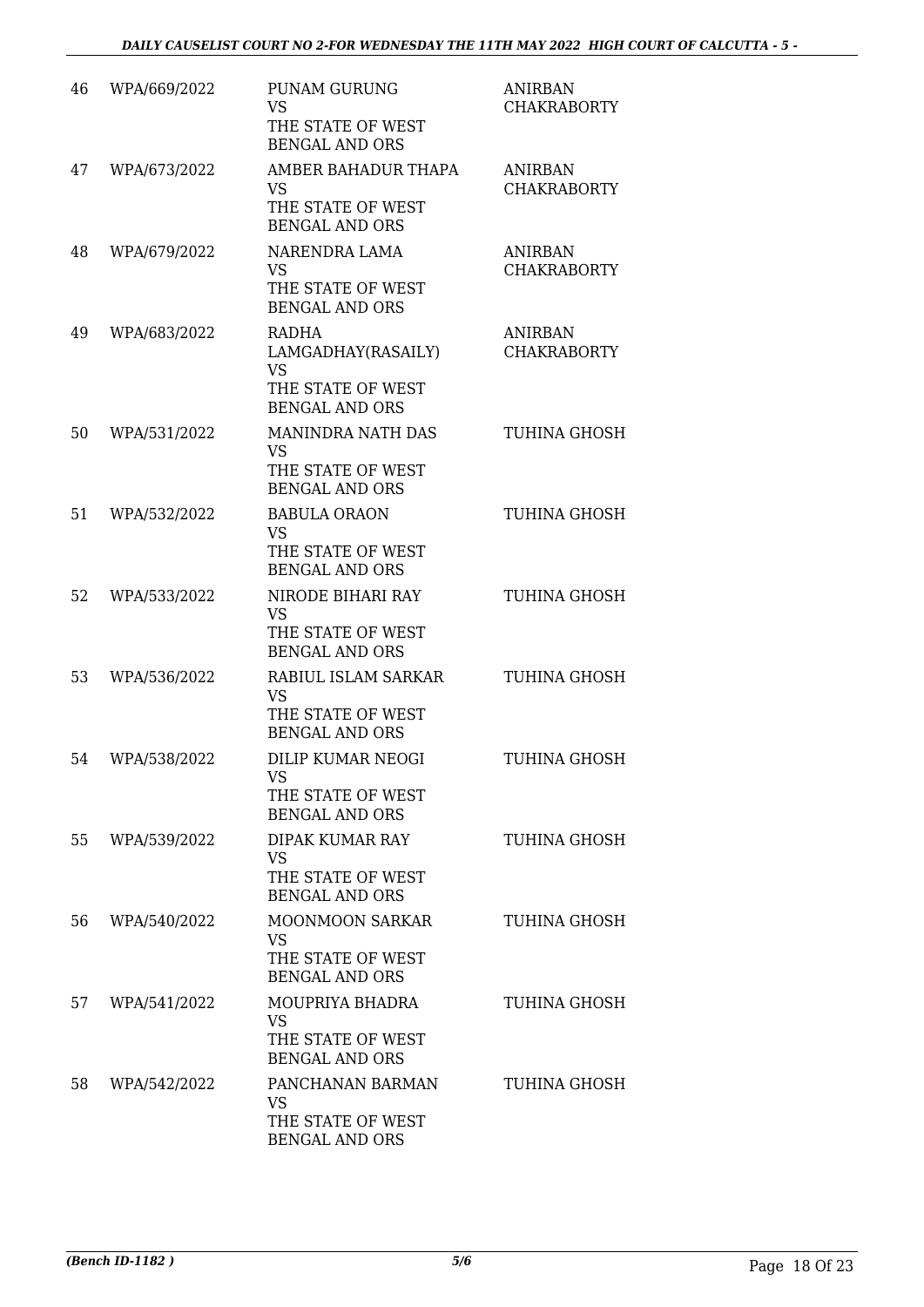| 59 | WPA/543/2022 | GOUTAM THAKUR<br>VS<br>THE STATE OF WEST<br><b>BENGAL AND ORS</b> | TUHINA GHOSH |
|----|--------------|-------------------------------------------------------------------|--------------|
| 60 | WPA/544/2022 | GURUDAS ROY PALADHI<br>VS<br>STATE OF WEST BENGAL<br>AND ORS      | TUHINA GHOSH |
| 61 | WPA/545/2022 | RABINDRA NATH ROY<br>VS<br>THE STATE OF WEST<br>BENGAL AND ORS    | TUHINA GHOSH |
| 62 | WPA/546/2022 | RITA BHADRA<br>VS<br>THE STATE OF WEST<br>BENGAL AND ORS          | TUHINA GHOSH |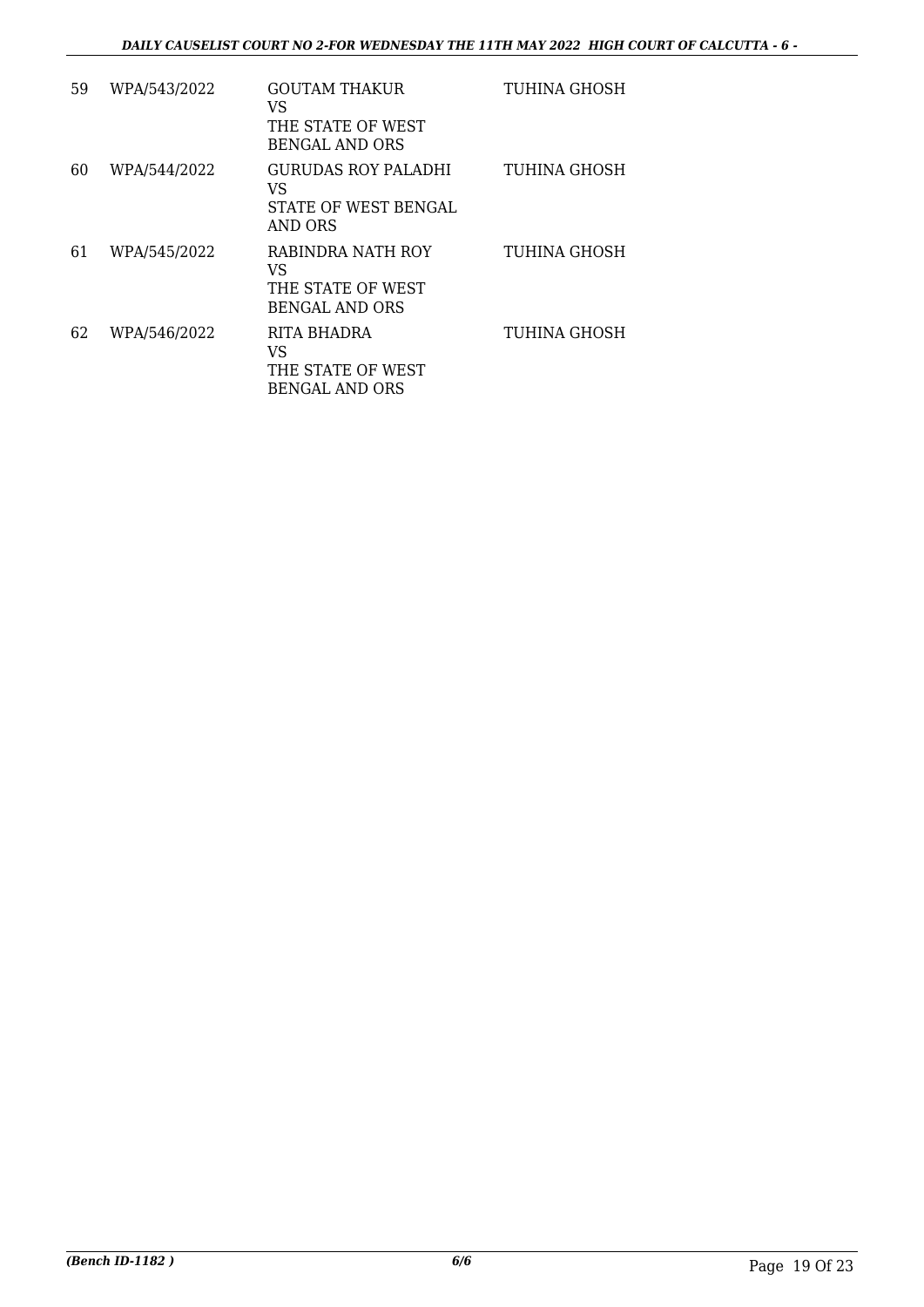

## Calcutta High Court **In The Circuit Bench at Jalpaiguri**

### **Appellate Side**

**DAILY CAUSELIST For Wednesday The 11th May 2022**

**COURT NO. 3**

**SINGLE BENCH (SB-III)**

**HON'BLE JUSTICE AJOY KUMAR MUKHERJEE**

#### **(VIA VIDEO CONFERENCE)**

**On Wednesday, the 11th May. 2022 Will sit singly after the completion of the Division Bench and take up matter required to be taken up by a Single Bench.**

#### **TO BE MENTIONED**

| 1              | CRR/70/2019       | DEVENDRA KUMAR SAXENA<br>VS<br>SUPERINTENDENT OF<br>POLICE, CENTRAL BUREAU OF<br><b>INVESTIGATION (CBI)</b> | TAPES CH.<br><b>BHATTACHARYA</b> |
|----------------|-------------------|-------------------------------------------------------------------------------------------------------------|----------------------------------|
|                |                   | <b>FOR ORDERS</b>                                                                                           |                                  |
| $\overline{2}$ | CRR/31/2021       | RAMBABU DAS AND ANR<br>VS.<br>THE STATE OF WEST BENGAL                                                      | MADHUSHRI DUTTA                  |
|                |                   | <b>CIVIL MOTION</b>                                                                                         |                                  |
| 3              | CO/27/2020        | PAPPU DEVI JHA<br>VS<br><b>SHIB SHANKAR JHA</b>                                                             | ANURAG SHARMA                    |
|                | IA NO: CAN/1/2021 |                                                                                                             |                                  |
| 4              | CO/113/2021       | <b>SATMINDER KAUR</b><br>VS<br><b>AMRITA SINGH</b>                                                          | DEBORSHI DHAR                    |
| 5              | CO/6/2022         | THOMAS GELLATLY<br>VS.<br><b>GEORGE GELLATLY AND ORS</b>                                                    | SUPRIYA SINGH                    |
| 6              | CO/11/2022        | NILAY SAHA<br>VS<br>PRADIP RAKSHIT @ BABAN<br>RAKSHIT AND ORS                                               | DEBAJIT KUNDU                    |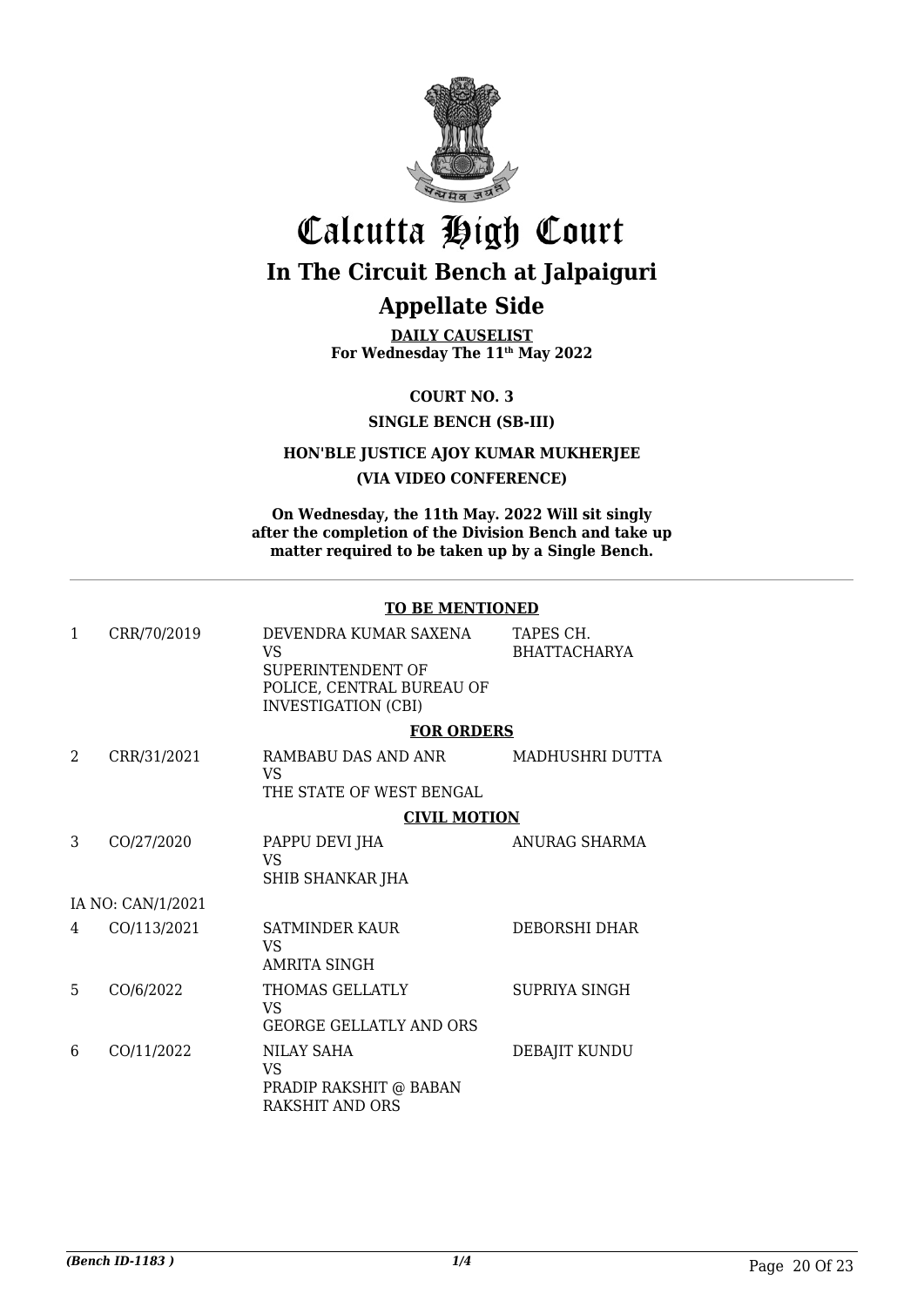| 7  | CO/14/2022         | SMT KRISHNA CHOWDHURY<br>VS                                                    | ARJUN SAMANTA                      |
|----|--------------------|--------------------------------------------------------------------------------|------------------------------------|
|    |                    | STATE BANK OF INDIA AND<br><b>ORS</b>                                          |                                    |
| 8  | CO/16/2022         | <b>NILAY SAHA</b><br>VS                                                        | DEBAJIT KUNDU                      |
|    |                    | APURBA PAUL AND ORS                                                            |                                    |
| 9  | CO/17/2022         | <b>NILAY SAHA</b><br><b>VS</b><br>PRASENJIT DEY AND ORS                        | DEBAJIT KUNDU                      |
| 10 | CO/25/2022         | PARBATI PAUL AND ANR<br><b>VS</b><br><b>AVASH PODDAR</b>                       | <b>BISWAJIT MITRA</b>              |
| 11 | CO/27/2022         | <b>CHAPIYAR</b><br>RAHAMAN@SOFIYAR RAHMAN<br><b>VS</b><br>MD.MAJAM AND ORS     | <b>BIBEK ROY</b>                   |
| 12 | CO/28/2022         | <b>SOHAN SAHANI</b><br>VS<br>NIKHIL SAHANI AND ORS                             | <b>AMIT SINHA</b>                  |
| 13 | CO/31/2022         | <b>SANDIPA</b><br>GUPTA(BHOWMICK)@SANDIPA<br><b>BHOWMICK</b><br><b>VS</b>      | SANJAY MAZOOMDAR                   |
|    |                    | <b>SURAJ GUPTA</b>                                                             |                                    |
| 14 | CO/32/2022         | INDRANI ROUTH @ INDRANI<br><b>MALAKAR</b><br><b>VS</b><br><b>TAPOS MALAKAR</b> | ESHA ACHARYA                       |
| 15 | CO/33/2022         | ARABINDA SINGHA<br><b>VS</b><br><b>DULALI BARMAN AND ORS</b>                   | <b>SUMAN</b><br>SEHANABIS(MANDAL)  |
|    |                    | <b>CRIMINAL REVISION</b>                                                       |                                    |
| 16 | CRR/28/2021        | <b>MOUMITA SAHA</b><br>VS FOR STRUMP.                                          | DEBAJIT KUNDU                      |
|    |                    | THE STATE OF WEST BENGAL                                                       |                                    |
| 17 | CRR/69/2021        | SUDEEP GHOSH AND ANR<br><b>VS</b><br>STATE OF WEST BENGAL AND<br>ANR           | AJOY KUMAR<br><b>SINGHANIA</b>     |
|    | CRR/51/2021        | SARMISTHA SAHA NEE<br><b>GHOSH</b>                                             | <b>ANIRBAN BANERJEE</b>            |
|    |                    | <b>VS</b><br>STATE OF WEST BENGAL AND<br>ORS.                                  |                                    |
| 18 | CRR/79/2021        | ASIT RAHA AND ORS<br>VS.<br>STATE OF WEST BENGAL                               | DEBARSHI BRAHMA                    |
|    | IA NO: CRAN/1/2021 |                                                                                |                                    |
| 19 | CRR/111/2021       | PRADIP KUMAR<br><b>CHAKRABORTY</b><br><b>VS</b>                                | <b>SUMAN SEHANABIS</b><br>(MANDAL) |
|    |                    | THE STATE OF WEST BENGAL<br>AND ANR                                            |                                    |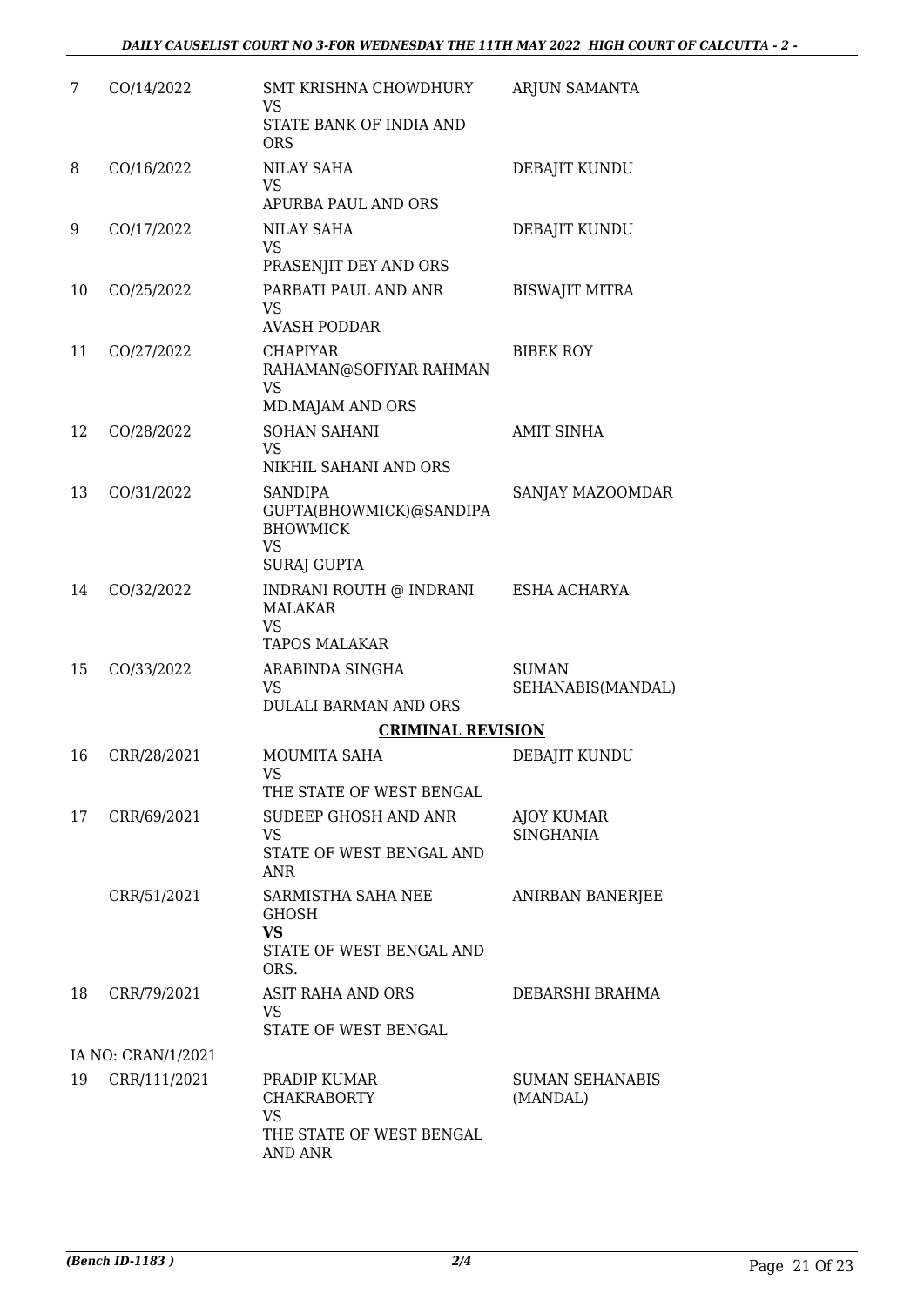| 20 | CRR/113/2021       | PROTIP ROY BASUNIA NAMED<br>IN FIR AS PRADIP BASUNIA<br>VS<br>STATE OF WEST BENGAL AND<br>ORS.        | PRITAM ROY                                |
|----|--------------------|-------------------------------------------------------------------------------------------------------|-------------------------------------------|
|    | IA NO: CRAN/2/2022 |                                                                                                       |                                           |
| 21 | CRR/152/2021       | <b>BINOD BARMAN AND ORS</b><br><b>VS</b><br>JIBAN CHANDRA DAS AND<br><b>ANR</b>                       | <b>SHRAMAN SARKAR</b>                     |
|    | IA NO: CRAN/2/2021 |                                                                                                       |                                           |
| 22 | CRR/158/2021       | <b>SANTOSH KUMAR</b><br>PRASAD@SANTOSH PRASAD<br>AND ANR<br><b>VS</b><br>State of West Bengal AND ANR | <b>JONAKI SAHA</b>                        |
|    | IA NO: CRAN/1/2021 |                                                                                                       |                                           |
| 23 | CRR/160/2021       | PARU BEGUM@PARUL<br>KHAN@PARU MANDAL<br><b>VS</b><br>State of West Bengal                             | MOBINA ALI                                |
| 24 | CRR/163/2021       | <b>ATUL RANA</b>                                                                                      | MOYUKH                                    |
|    |                    | VS<br>State of West Bengal AND ANR                                                                    | MUKHERJEE                                 |
| 25 | CRR/33/2022        | NUR NAWAJ ALI<br><b>VS</b><br>THE STATE OF WEST BENGAL                                                | <b>HILLOL SAHA</b><br>PODDER              |
| 26 | CRR/37/2022        | LABONI KARMAKAR<br><b>VS</b><br>STATE OF WEST BENGAL AND<br><b>ANR</b>                                | <b>SATYAKI BASU</b>                       |
| 27 | CRR/39/2022        | DEBASISH DUTTA AND ANR<br>VS<br>THE STATE OF WEST BENGAL<br>AND ORS                                   | MS. SUMAN<br><b>SEHANABIS</b><br>(MANDAL) |
| 28 | CRR/40/2022        | ANIRBAN SARKAR<br>VS<br>THE STATE OF WEST BENGAL<br>AND ANR                                           | <b>DEBORSHI DHAR</b>                      |
|    | IA NO: CRAN/2/2022 |                                                                                                       |                                           |
| 29 | CRR/64/2022        | RITEN BASAK<br>VS<br>TUMPA DAS BASAK                                                                  | PRITAM ROY                                |
| 30 | CRR/69/2022        | <b>GAURAV GARG</b><br>VS<br>STATE OF WEST BENGAL AND<br>ANR                                           | DIPU MAHANTA                              |
|    |                    | <b>LISTED MOTION</b>                                                                                  |                                           |
| 31 | CRR/50/2021        | NOOR @NUR ISLAM ALI @<br>PETLA AND ANR<br><b>VS</b><br>THE UNION OF INDIA                             | SOURAV GANGULY                            |